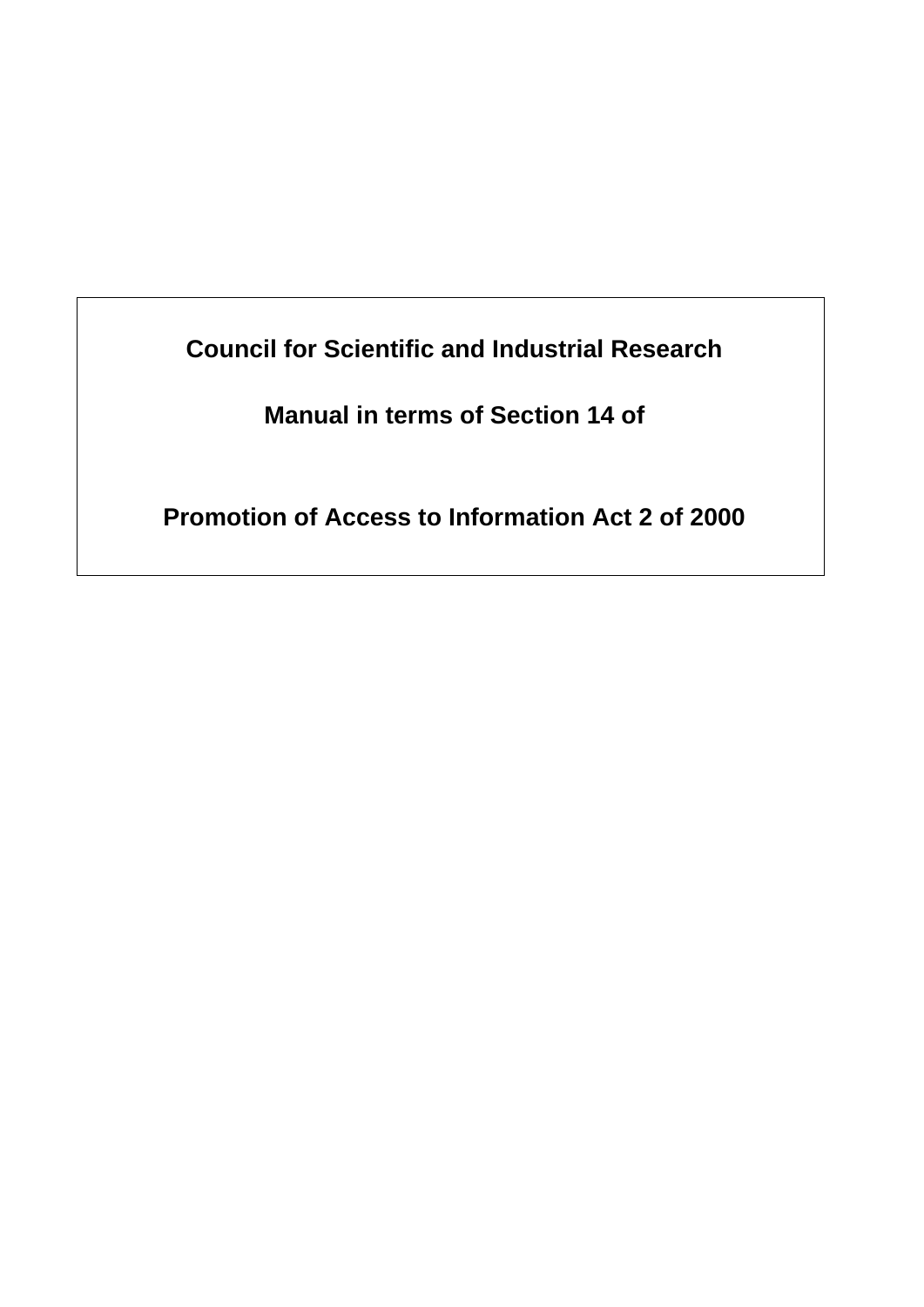### **CONTENTS**

| 1<br>1.1<br>1.2                       |                   |                                 | <b>Particulars in terms of Section 14</b><br>Mandate of the CSIR<br>Function and objectives of the CSIR                                                                                                                                                   | 4<br>$\overline{\mathcal{A}}$<br>$\overline{\mathcal{A}}$ |
|---------------------------------------|-------------------|---------------------------------|-----------------------------------------------------------------------------------------------------------------------------------------------------------------------------------------------------------------------------------------------------------|-----------------------------------------------------------|
| $\overline{\mathbf{2}}$<br>2.1<br>2.2 |                   | Support services                | <b>Structure of the CSIR</b><br>Divisions and clusters                                                                                                                                                                                                    | 5<br>5<br>5                                               |
| 3                                     |                   |                                 | Contact details - Section 14 (1)(b)                                                                                                                                                                                                                       | $6\phantom{1}6$                                           |
| 4                                     |                   |                                 | Section 10 guide on how to use the Act - Section 14(1)(c)                                                                                                                                                                                                 | $6\phantom{1}6$                                           |
| 5<br>5.1<br>5.2                       |                   |                                 | Access to the records held by the CSIR<br>Automatic disclosures - Section 14(1)(e)<br>Records that may be requested - Section $14(1)(d)$                                                                                                                  | 7<br>7<br>7                                               |
| 6<br>6.1<br>6.2<br>6.3<br>6.4         |                   | Fees payable<br>Payment of fees | Request procedures - Section 14 (1)(d)<br>Disclosure of records<br>Nature of the request                                                                                                                                                                  | 8<br>8<br>8<br>9<br>9                                     |
| 7                                     |                   |                                 | Services available - Section 14(1)(f)                                                                                                                                                                                                                     | 9                                                         |
| 8                                     |                   |                                 | Arrangement allowing for public involvement in the formulation of policy and the exercise of<br>power - Section $14(1)(g)$                                                                                                                                | 9                                                         |
| 9                                     |                   |                                 | Remedies available if the provisions of the Act are not complied with - Section 14(1)(h)                                                                                                                                                                  | 9                                                         |
| 10                                    |                   |                                 | Processing of personal information                                                                                                                                                                                                                        | 10                                                        |
| 10.1<br>10.2                          |                   |                                 | The CSIR may process the personal information of the following categories of data subjects:<br>The categories of personal information processed in respect of the above data subjects may<br>include, as may be applicable:                               | 10<br>10                                                  |
| 10.3                                  |                   |                                 | The CSIR processes personal information of data subjects for the purposes of:                                                                                                                                                                             | 10                                                        |
| 10.4                                  |                   |                                 | Special categories of personal information                                                                                                                                                                                                                | 11                                                        |
| 10.5                                  |                   |                                 | Special Categories of Personal Information Collected in respect of Employees                                                                                                                                                                              | 11                                                        |
| 10.6                                  |                   |                                 | Purposes for which special categories of personal information is collected:                                                                                                                                                                               | 11                                                        |
| 10.7                                  |                   |                                 | The CSIR may supply personal information to the following categories of recipients, but will do<br>so in full compliance with relevant legislation, e.g., Protection of Personal Information Act and<br>the Constitution of the Republic of South Africa: | 11                                                        |
| 10.8                                  |                   |                                 | The following applies for planned or prospective trans-border flows of the personal information                                                                                                                                                           |                                                           |
|                                       |                   |                                 | processed by the CSIR in respect of the above categories of data subjects:                                                                                                                                                                                | 12                                                        |
| 10.9                                  |                   | CSIR:                           | Security measures implemented or to be implemented by the CSIR to ensure the confidentiality,<br>integrity and availability of the personal information which may be or is being processed by the                                                         | 12                                                        |
| 10.10                                 |                   |                                 | The CSIR seeks to carry out regular assessments to:                                                                                                                                                                                                       | 12                                                        |
| 10.11                                 |                   |                                 | Retention periods for personal information:                                                                                                                                                                                                               | 12                                                        |
| 10.12                                 |                   |                                 | Breach and security incidents:                                                                                                                                                                                                                            | 12                                                        |
| 10.13                                 |                   | Access requests                 |                                                                                                                                                                                                                                                           | 12                                                        |
| 10.14                                 |                   |                                 | Submission of Access Request Form                                                                                                                                                                                                                         | 13                                                        |
| 10.15                                 |                   | Notification                    |                                                                                                                                                                                                                                                           | 13                                                        |
| 10.16<br>10.17                        |                   |                                 | Grounds for refusal of access to records (Part 2, Chapter 4)<br>Appeal against refusal to grant access                                                                                                                                                    | 13<br>14                                                  |
| 11                                    |                   |                                 | Any other information as may be prescribed – Section 14(1)(i)                                                                                                                                                                                             | 14                                                        |
| <b>Appendix A</b>                     |                   |                                 | Fees payable                                                                                                                                                                                                                                              | 15                                                        |
| <b>Appendix B</b>                     |                   |                                 | <b>FORM A</b>                                                                                                                                                                                                                                             | 16                                                        |
| <b>Appendix C</b>                     |                   |                                 | FORM <sub>1</sub>                                                                                                                                                                                                                                         | 20                                                        |
|                                       | <b>Appendix D</b> |                                 | FORM <sub>2</sub>                                                                                                                                                                                                                                         | 22                                                        |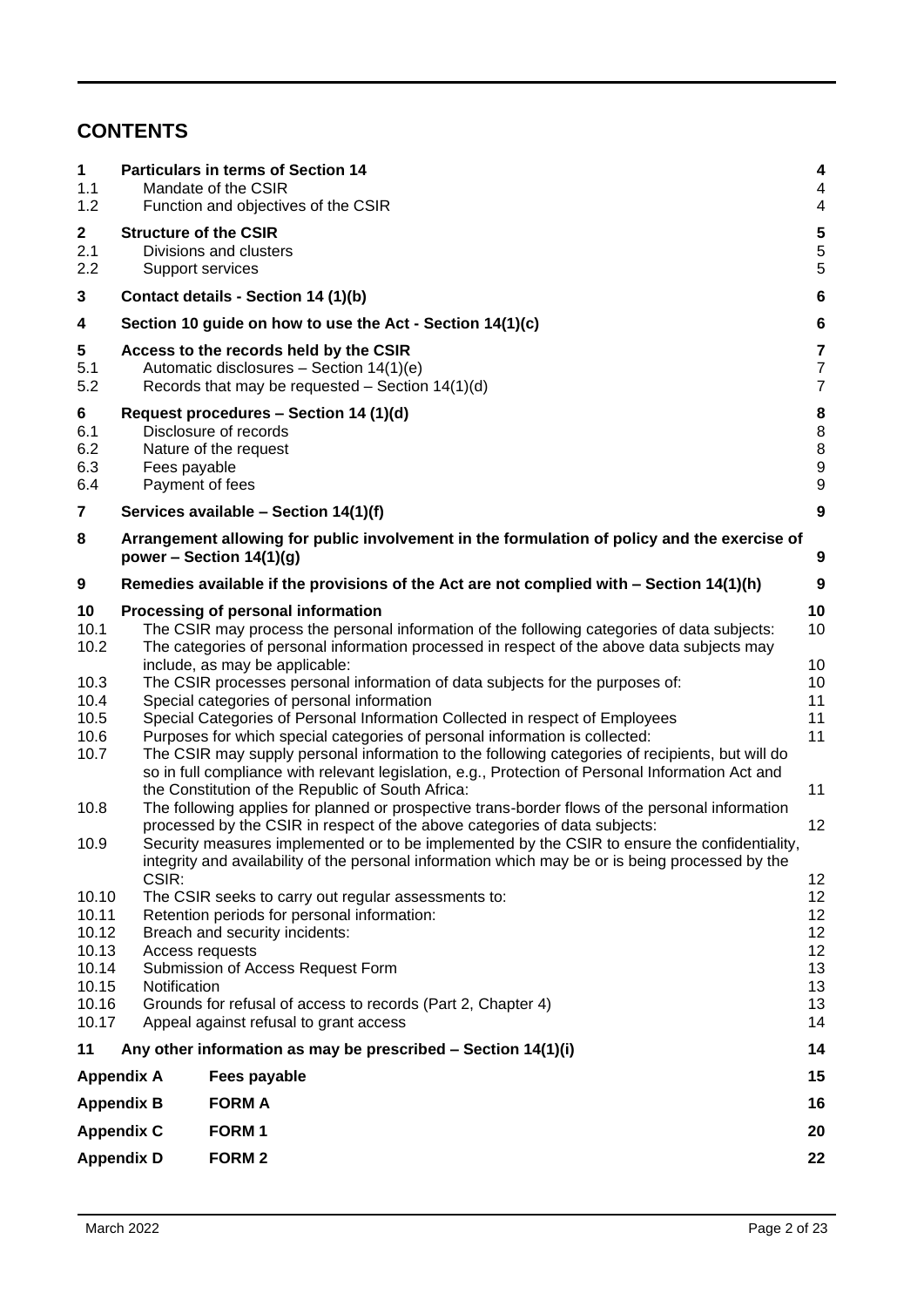#### **ABBREVIATIONS**

| <b>CSIR</b> | Council for Scientific and Industrial Research    |
|-------------|---------------------------------------------------|
| <b>EPIC</b> | Excellence, Passion, Integrity, and Collaboration |
| <b>PAIA</b> | Promotion of Access to Information ACT            |
| <b>PAYE</b> | Pay As You Earn                                   |
| <b>SITE</b> | Standard Income Tax on Employees                  |
| VAT         | Value Added Tax                                   |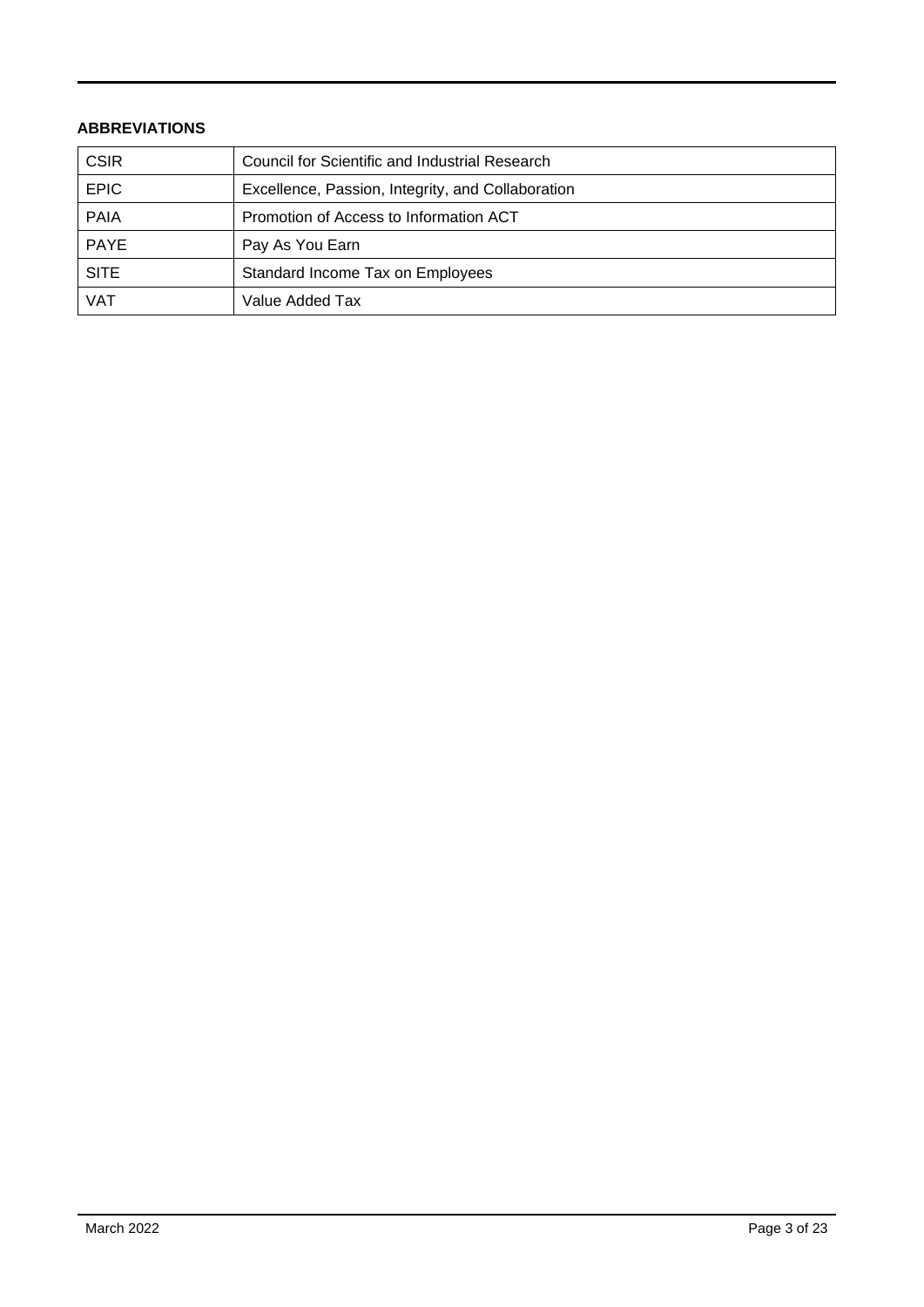# <span id="page-3-0"></span>**1 Particulars in terms of Section 14**

# <span id="page-3-1"></span>**1.1 Mandate of the CSIR<sup>1</sup>**

The CSIR is a statutory research council, established by Government, and governed by the Scientific Research Council Act, 1988 (Act 46 of 1988), as amended by Act 27 of 2014. The CSIR is listed as a public entity in terms of the Public Finance Management Act (PFMA), 1999 (Act 1 of 1999), as amended by Act 29 of 1999. Its Executive Authority is the Minister of Higher Education, Science and Technology.

The CSIR is the largest scientific and technological research, development and implementation organisation in Africa and operates under the following mandate:

*"In the national interest, the CSIR, through directed and multi-disciplinary research and technological innovation, should foster industrial and scientific development, either by itself, or in partnership with public and private sector institutions, to contribute to the improvement of the quality of life of the people of South Africa".* 

# <span id="page-3-2"></span>**1.2 Function and objectives of the CSIR**

The CSIR is a leading scientific and technology research organisation that research, develops, localises, and diffuses technologies to accelerate socioeconomic prosperity in South Africa. The organisation's work contributes to industrial development and supports a capable state.

The CSIR was established through an Act of Parliament in 1945 and the organisation's executive authority is the Minister of Higher Education, Science and Technology.

The organisation plays a key role in supporting public and private sectors through directed research that is aligned with the country's priorities, the organisation's mandate and its science, engineering and technology competences.

Impact is at the core of the organisation's business and the following strategic objectives are crafted to ensure that it achieves its mission:

- Conduct research, development and innovation, localise transformative technologies and accelerate their diffusion;
- Collaboratively improve the competitiveness of high-impact industries to support South Africa's reindustrialisation;
- Drive socio-economic transformation through research, development and innovation (RD&I) that supports the development of a capable state;
- Build and transform human capital and infrastructure; and
- Diversify income, maintain financial sustainability and good governance.

**CSIR vision:** We are accelerators of socio-economic prosperity in South Africa through leading innovation.

**CSIR mission:** Collaboratively innovating and localising technologies while providing knowledge solutions for the inclusive and sustainable advancement of industry and society.

**CSIR values:** The CSIR pursues excellence, celebrates people, personifies integrity, and welcomes collaboration. Our core values are EPIC and they are the driving force behind our ability to conduct cutting-edge research and technological innovation to improve the quality of life of South Africans.

See also<http://www.csir.co.za/aboutus.html>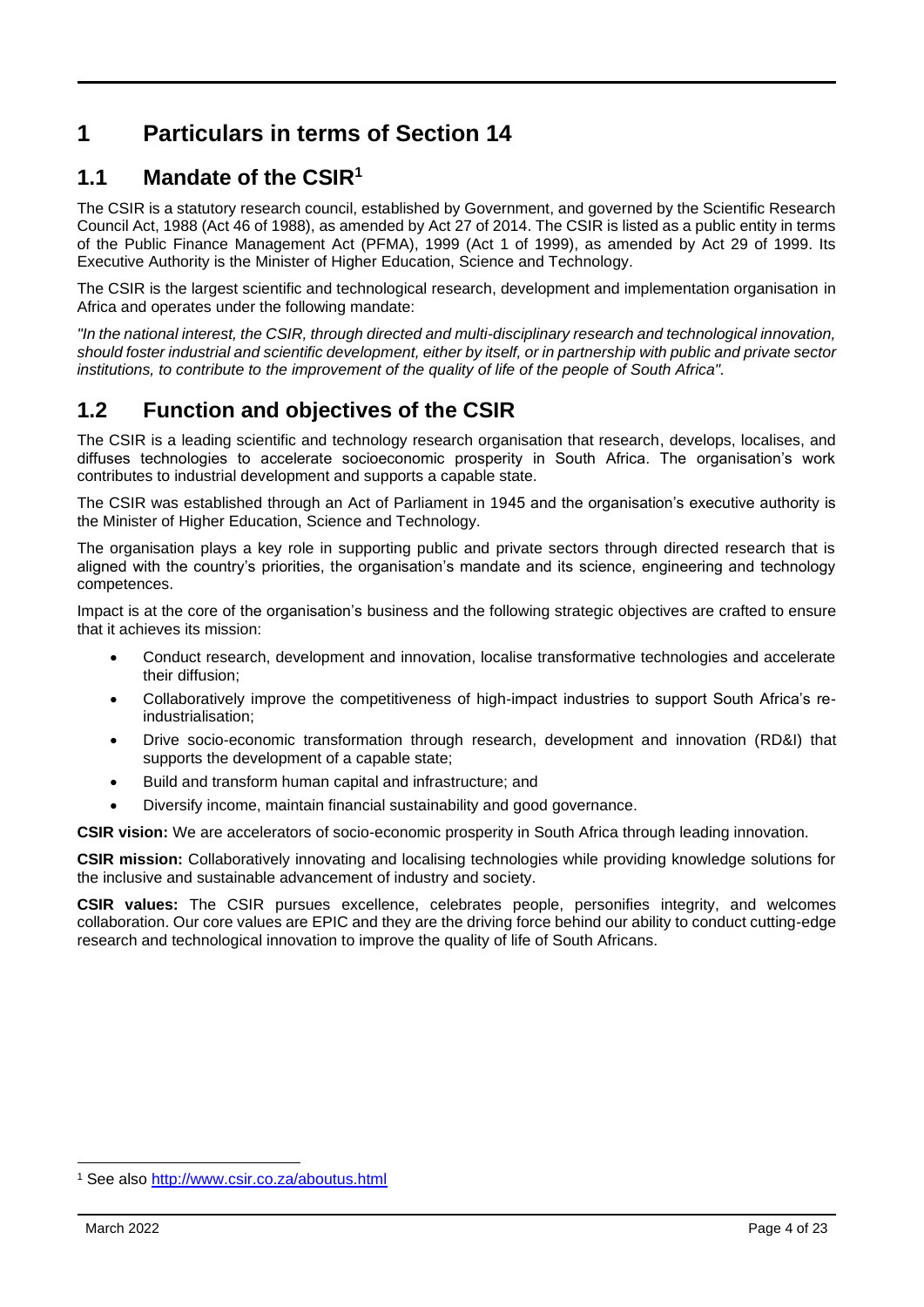# <span id="page-4-0"></span>**2 Structure of the CSIR**

The CSIR functions as a corporation with a number of semi-autonomous divisions, clusters and various support functions.



**Figure 1: Schematic diagram of the structure of the CSIR**

### <span id="page-4-1"></span>**2.1 Divisions and clusters**

- a) The divisions with clusters focused on industry sectors are as follows:
	- i) CSIR Chemicals, Agriculture, Food and Health
	- ii) CSIR NextGen Health
	- iii) CSIR Advanced Agriculture and Food
	- iv) CSIR Future Production: Chemicals
- b) CSIR Mining, Manufacturing, Defence and Security
	- i) CSIR Future Production: Mining
	- ii) CSIR Future Production: Manufacturing
	- iii) CSIR Defence and Security
- c) CSIR Natural Resources, Enabling Infrastructure, Public and Professional Services
	- i) CSIR Smart Places
	- ii) CSIR NextGen Enterprises and Institutions
	- iii) CSIR Smart Mobility

#### <span id="page-4-2"></span>**2.2 Support services**

- a) Legal, Compliance and Business Enablement
	- i) Legal and Compliance
	- ii) Facilities Management and Security
	- iii) Safety, Health, Environment and Quality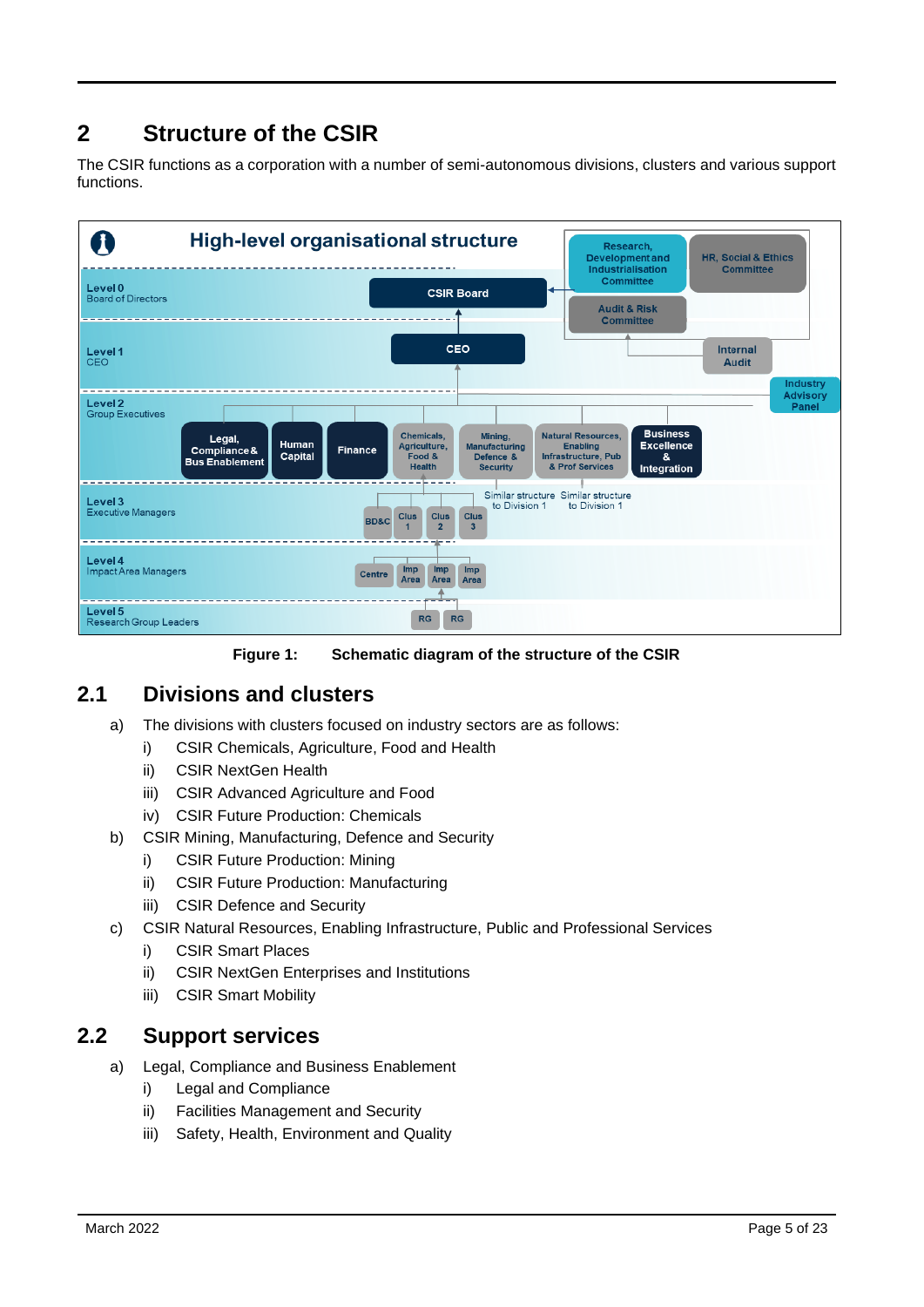- iv) Conferencing and Accommodation
- v) Enterprise Risk Management
- b) Human Capital
- c) Finance
	- i) Strategic Procurement
	- ii) Information Communication Technology
- d) Business Excellence and Integration

## <span id="page-5-0"></span>**3 Contact details - Section 14 (1)(b)**

- **Information Office** Chief Executive Officer Tel: (012) 841 2911
- **Deputy Information Officer** Privacy Office Tel: (012) 842 7235 E-mail: [privacy@csir.co.za](mailto:privacy@csir.co.za) Website address: [http://www.csir.co.za](http://www.csir.co.za/)
- **Street Address** Meiring Naudé Road **Brummeria** Pretoria South Africa
- **Postal Address**
	- P O Box 395 Pretoria 0001 South Africa

# <span id="page-5-1"></span>**4 Section 10 guide on how to use the Act - Section 14(1)(c)**

Please direct any queries to:

The Information Regulator (South Africa)

• **Postal Address** P.O Box 31533 Braamfontein Johannesburg

2017

- **Physical Address**:
	- JD House 27 Stiemens Street Braamfontein Johannesburg 2001
- **Website:** [https://www.inforegulator.org.za](https://www.inforegulator.org.za/)
- **Email:**
	- Complaints:
		- [PAIAComplaints@inforegulator.org.za](mailto:PAIAComplaints@inforegulator.org.za) [POPIAComplaits@inforegulator.org.za](mailto:POPIAComplaits@inforegulator.org.za)
	- General enquiries: [enquiries@inforegulator.org.za](mailto:enquiries@inforegulator.org.za)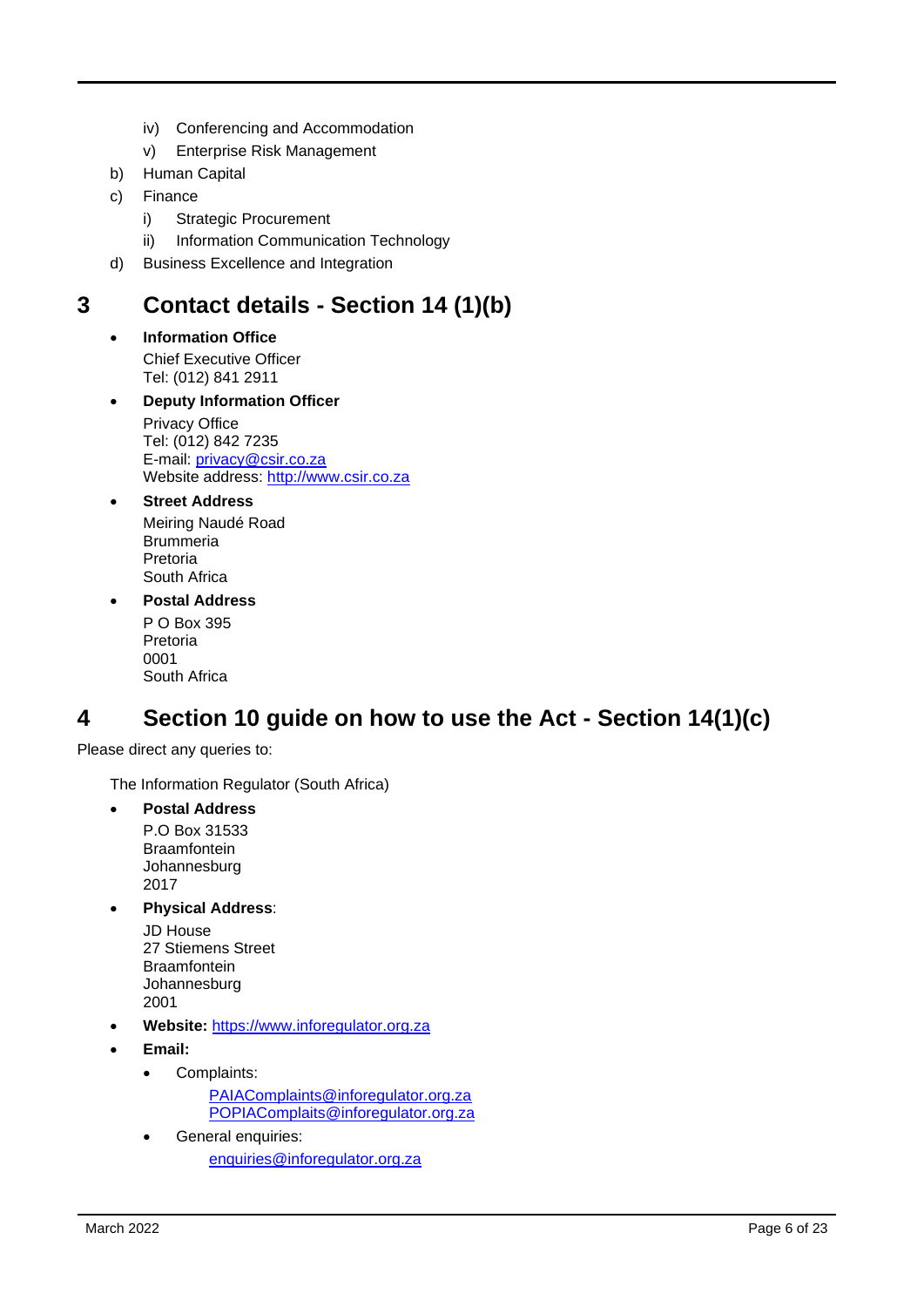# <span id="page-6-0"></span>**5 Access to the records held by the CSIR**

## <span id="page-6-1"></span>**5.1 Automatic disclosures – Section 14(1)(e)**

All information available on the website, [www.csir.co.za,](http://www.csir.co.za/) is disclosed voluntarily. This information includes the current annual report, annual financial statements, report by the Auditor-General, report on corporate governance, executive report and financial statements. The following information is also disclosed voluntarily:

• Documents relating to the policy and governance of the CSIR – in annual report, paper copies or on the CSIR website.

## <span id="page-6-2"></span>**5.2 Records that may be requested – Section 14(1)(d)**

- **Operational Information and Agreements** relating to the following categories:
	- Documents relating to the policy, objectives and governance of the CSIR;
	- Directives, resolutions and instructions of the Board of the CSIR;
	- Joint-venture agreements with subsidiaries and/or agreements with any person, government or administration;
	- Rental agreements, title deeds, mortgage bonds and notarial bonds relating to movable and immovable property;
	- Company records relating to companies established by the CSIR or in association with jointventure partners and/or any person for the purpose of developing or exploiting an invention or technological expertise;
	- Memorandums of Understanding; and
	- Metadata and spatial information.
- **Finances and Accounting** records relating to the following categories:
	- Bank account records:
	- Books of account and financial statements;
	- Auditor's annual report;
	- Audited financial statements;
	- Financial statements of subsidiaries;
	- Annual report, including statement of financial position and statement of income and expenditure certified by the Auditor-General;
	- Annual budget and corporate plan as provided for in the PFMA;
	- Value Added Tax (VAT), Standard Income Tax on Employees (SITE) and Pay As You Earn (PAYE) records; and
	- Additional information required by the Minister.
	- **Human Resources** records relating to the following categories:
		- Policies and procedures;
		- Personnel files subject to the rules governing the Protection of Personal Information Act, 2013 (Act 4 of 2013);
		- Contracts, conditions of service and other agreements;
		- Statutory employee records; and
		- Pension fund records of the pension fund established under the Associated Institutions Pension Fund Act, 1963(Act 41 of 1963).
- Research, technology solutions and support information relating to the following categories:
	- Building and Construction Technology;
	- Defence Technology;
	- Food, Biological and Chemical Technologies;
	- Information and Communications Technology;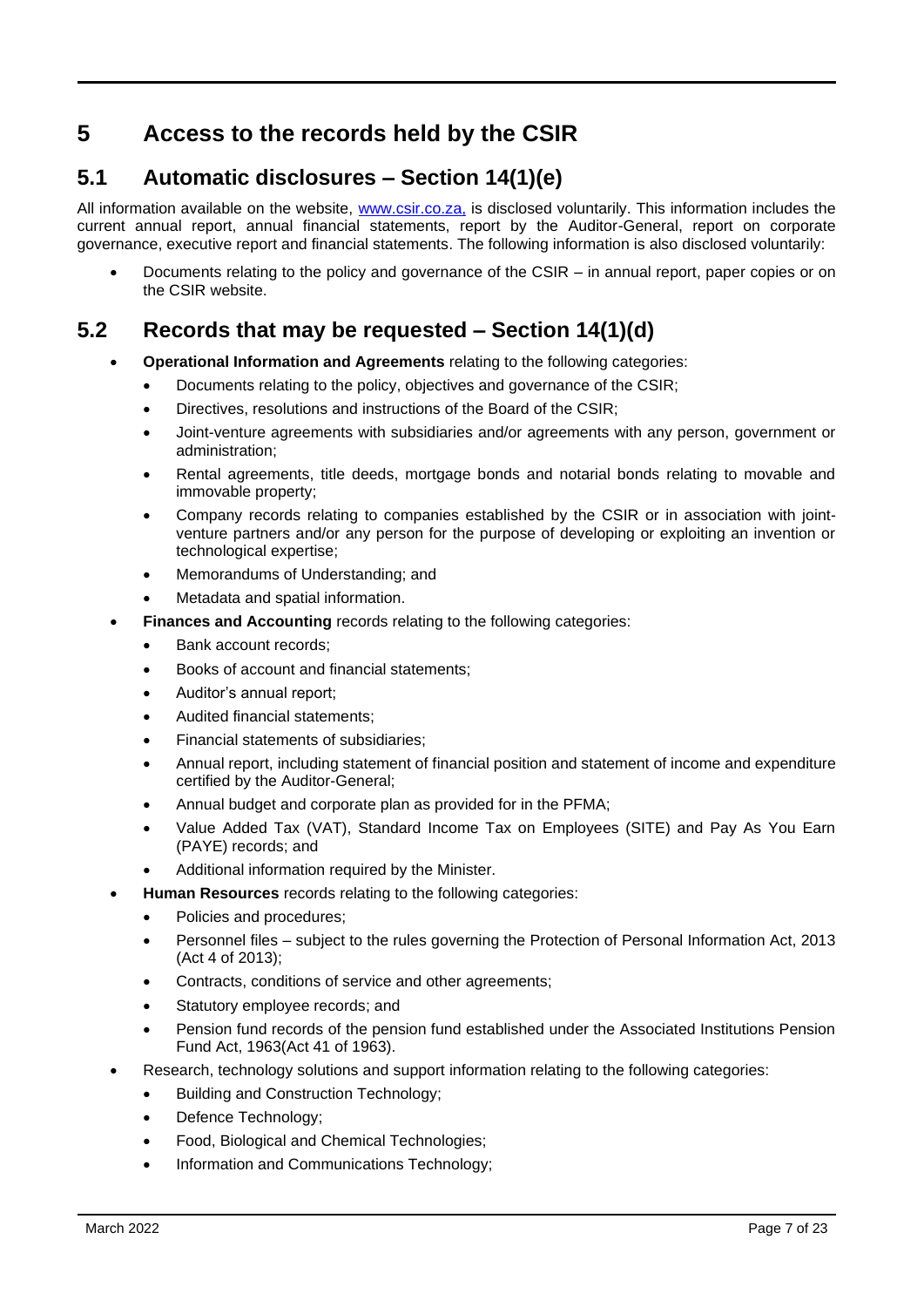- Manufacturing and Materials Technology;
- Mining Technology;
- Roads and Transport Technology;
- Water, Environment and Forestry Technology; and
- Energy Technology.
- **Intellectual property** information relating to the following categories:
	- Rights in discoveries and inventions and improvements in respect of processes, apparatus and machines made by employees of the CSIR in the course of their employment as employees of the organisation;
	- Rights in a discovery, invention or improvement made by the CSIR in the course of an investigation for or on behalf of another person, government or administration;
	- Patents and patent applications; and
	- Licence agreements.
- Research results:
	- The CSIR undertakes various research assignments and an overview of these are published on [www.csir.co.za;](http://www.csir.co.za/) and
	- The CSIR requires that research conducted by all staff members must comply with the highest ethical standards based on principles of integrity, trust, collegiality and justice. As such, all requests for access to research results will be assessed on a case-by-case basis and a decision will be communicated to the requestor, bearing in mind confidentiality obligations to third parties and Intellectual Property that is proprietary.

## <span id="page-7-0"></span>**6 Request procedures – Section 14 (1)(d)**

### <span id="page-7-1"></span>**6.1 Disclosure of records**

A requester must be given access to a record of a public body if the requester complies with the following:

- The requester complies with all the procedural requirements in the Act relating to the request for access to that record; and
- Access to that record is not refused on any ground of refusal provided for in the Act (see [10.16\)](#page-12-2).

### <span id="page-7-2"></span>**6.2 Nature of the request**

- A requester must use the prescribed form, Form A, published in Government Notice R187 of 15 February 2002, attached hereto as [Appendix](#page-15-0) B.
- The requester must indicate whether the request is to obtain a copy of the record or whether inspection of the record at the offices of the public body is requested. Alternatively, if the record is not a document, it can be viewed in the requested form – Section 29(2).
- Access should be provided in the particular form and manner requested unless such manner would interfere unreasonably with the running of the public body concerned or damages the record, or infringes a copyright owned by the state. If for practical reasons access cannot be given in the required form, but in an alternative manner, the fee must be calculated in accordance with the manner of disclosure first requested by the requester – Section 29(3) and (4).
- If, in addition to a written reply to the request for the record, the requester requires to be advised of the decision in any other manner, e.g., by telephone, this must be indicated – Section 18(2)(e).
- If a requester requests the information on behalf of somebody else, the capacity in which the request is made must be indicated – Section 18(2)(f).
- If the requester is unable to read or write, or has a disability, the request may be made orally. In such an event, the Information Officer must complete the form on behalf of the requester and provide the requester with a copy or copies – Section 18(3).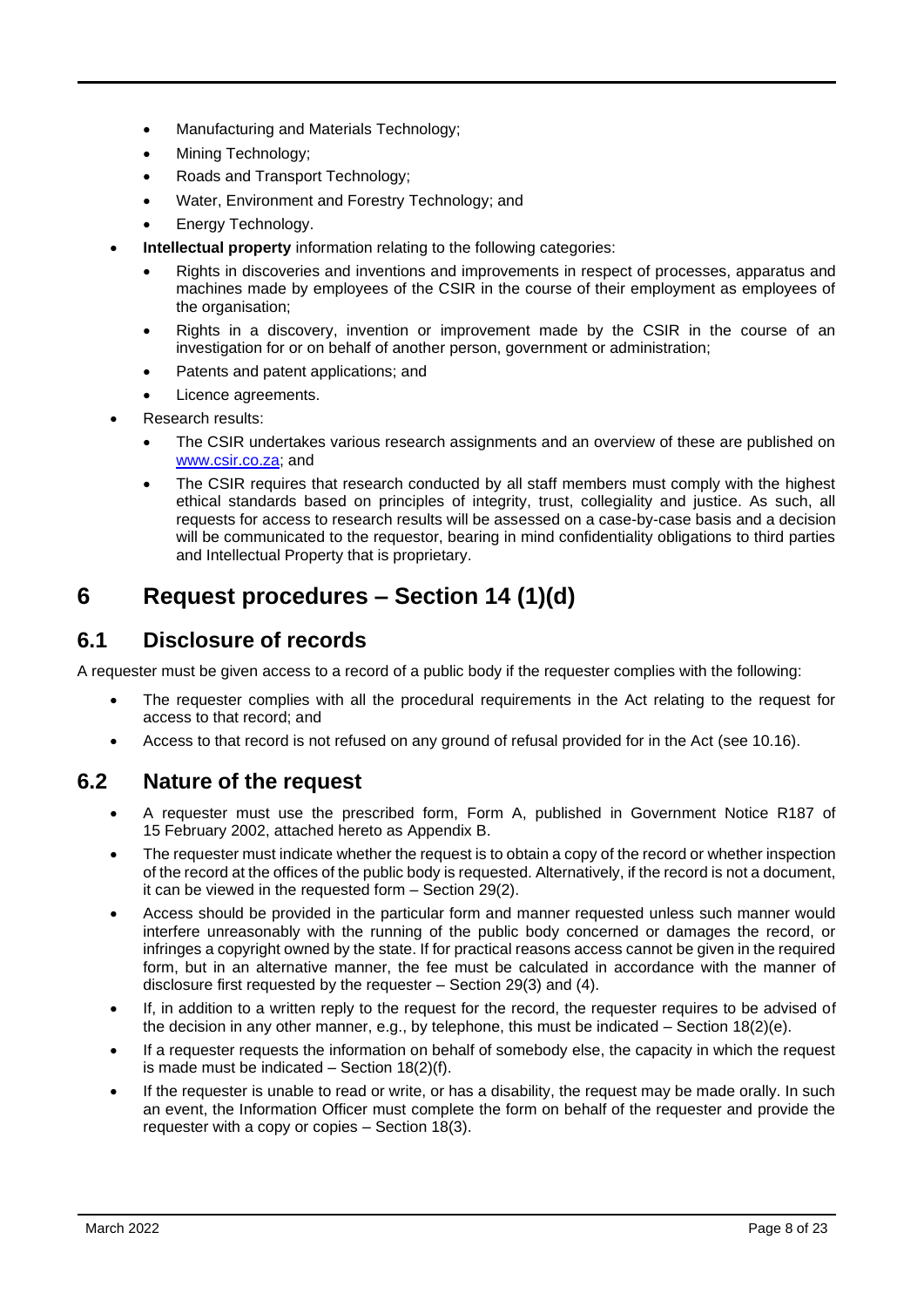## <span id="page-8-0"></span>**6.3 Fees payable**

- There are two types of fees payable in terms of the Act, namely the request fee and the access fee(s) – Section 22.
- A requester, who seeks access to a record containing personal information about the requester, is not required to pay the request fee. Every other requester, who is not a personal requester, must pay the prescribed request fee.
- The Information Officer must notify the requester (other than a personal requester) by relevant means, requiring the requester to pay the prescribed fee (if any) before further processing<sup>2</sup> the request.
- The request fee payable to public bodies is R35. The requester may lodge an internal appeal, where appropriate, or an application to court against the tender or payment of the request fee.
- After the Information Officer has made a decision on the request, the requester must be notified of such decision in the manner requested by the requester.
- If the request if granted, an access fee must be paid for the search, preparation, reproduction and for any time that has exceeded the prescribed hours to search and prepare the record for disclosure.

### <span id="page-8-1"></span>**6.4 Payment of fees**

- Payment details can be obtained from the Information Officer indicated above and can be made either via a direct deposit or by postal order (no credit card payments are accepted). Proof of payment must be supplied.
- The access fee must be paid prior to access being given to the requested record. If the request for access is successful an access fee may be required for the search, reproduction and/or preparation of the record(s) and will be calculated based on the Prescribed Fees as set out in [Appendix](#page-14-0) A.

# <span id="page-8-2"></span>**7 Services available – Section 14(1)(f)**

In terms of the Scientific Research Council Act, the CSIR may make the technological expertise in its possession available to any person, in order to fulfil its functions or attain any of its objects, enter into agreements with any person and in association with any person, establish a company for the purpose of developing or exploiting any invention or technological expertise and, at the request or with the prior approval of the Minister, undertake research in any territory outside the Republic of South Africa on behalf of any person in any such territory.

## <span id="page-8-3"></span>**8 Arrangement allowing for public involvement in the formulation of policy and the exercise of power – Section 14(1)(g)**

Members of the CSIR Board are appointed from the private sector by the Minister responsible for administering the Scientific Research Council Act. The CSIR is governed by primary legislation, which, depending on the nature and complexity thereof, may be preceded by a discussion paper setting out a proposed approach and calling for public comment. This step may be followed or replaced by the release of draft legislation for public comment.

## <span id="page-8-4"></span>**9 Remedies available if the provisions of the Act are not complied with – Section 14(1)(h)**

- The CSIR does not have an internal appeal procedure in place to facilitate appeals against decisions of the Information Officer or Deputy Information Officer.
- An aggrieved party may apply to a court for appropriate relief. On hearing such application, the court may grant any order that is just and equitable including:
	- Confirming, amending or setting aside the decision that is the subject of the application;

 $^2$  "processing" means any operation or activity or any set of operations, whether or not by automatic means, concerning personal information, including — the collection, receipt, recording, organisation, collation, storage, updating or modification, retrieval, alteration, consultation or use; dissemination by means of transmission, distribution or making available in any other form; or merging, linking, as well as restriction, degradation, erasure or destruction of information;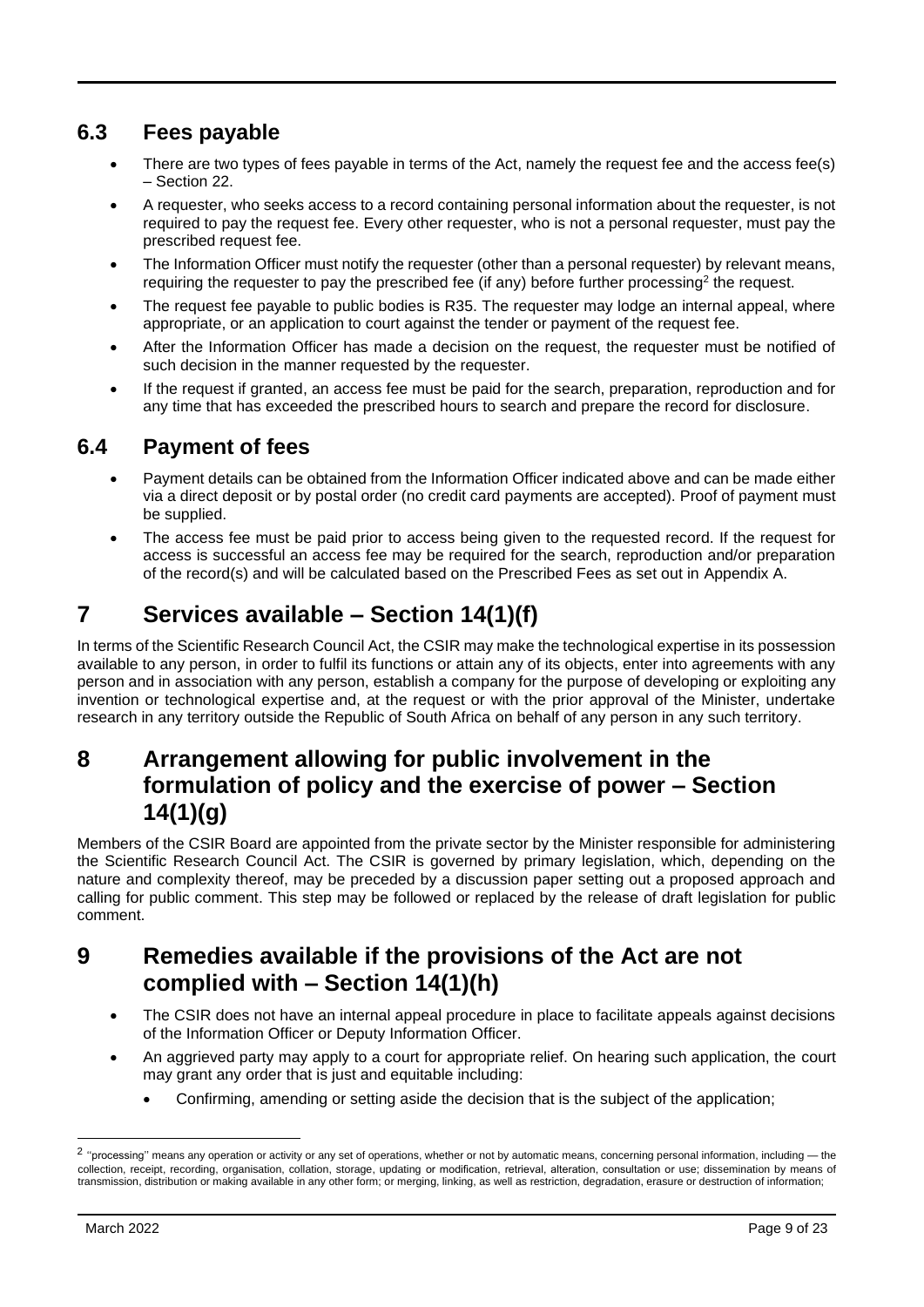- Requiring the Information Officer to take some action or to refrain from taking such action as the court considers necessary within the period mentioned in the order;
- Granting an interdict, interim or specific relief, a declaratory order or compensation; or
- Costs.

# <span id="page-9-0"></span>**10 Processing of personal information**

### <span id="page-9-1"></span>**10.1 The CSIR may process the personal information of the following categories of data subjects:**

- Customers and employees, representatives, agents, partners, contractors and service providers of such customers;
- Suppliers, service providers to and vendors of the CSIR and employees, representatives, agents, contractors and service providers of such suppliers and service providers;
- Directors and officers of the CSIR:
- Shareholders;
- Job applicants;
- Existing and former employees (including contractors, agents, temporary and casual employees);
- Visitors to the premises of the CSIR; and
- Complainants, correspondents and enquirers.

All the above categories include current, past or prospective data subjects.

### <span id="page-9-2"></span>**10.2 The categories of personal information processed in respect of the above data subjects may include, as may be applicable:**

- Name, identifying number, symbol, email address, physical address, telephone number, location information, online identifier or other particular assignment to the person;
- The biometric information;
- Information relating to the education or the medical, financial, criminal or employment history of the data subject;
- Information relating to the race, gender, marital status, national origin, age, disability, language and birth of the data subject;
- The personal opinions, views or preferences of the data subject;
- Confidential correspondence sent by the data subject; and
- The views or opinions of another individual about the data subject.

#### <span id="page-9-3"></span>**10.3 The CSIR processes personal information of data subjects for the purposes of:**

- Fulfilling its statutory obligations in terms of applicable legislation;
- Verifying information provided to the CSIR;
- Obtaining information necessary to provide contractually agreed services to a customer;
- Monitoring, maintaining and managing the CSIR's contractual obligations to customers, clients, suppliers, service providers, employees, directors and other third parties;
- Marketing and advertising;
- Resolving and tracking complaints;
- Monitoring and securing the assets, employees and visitors to the premises of the CSIR; and
- Historical record keeping, research and recording statistics necessary for fulfilling the CSIR's business objectives.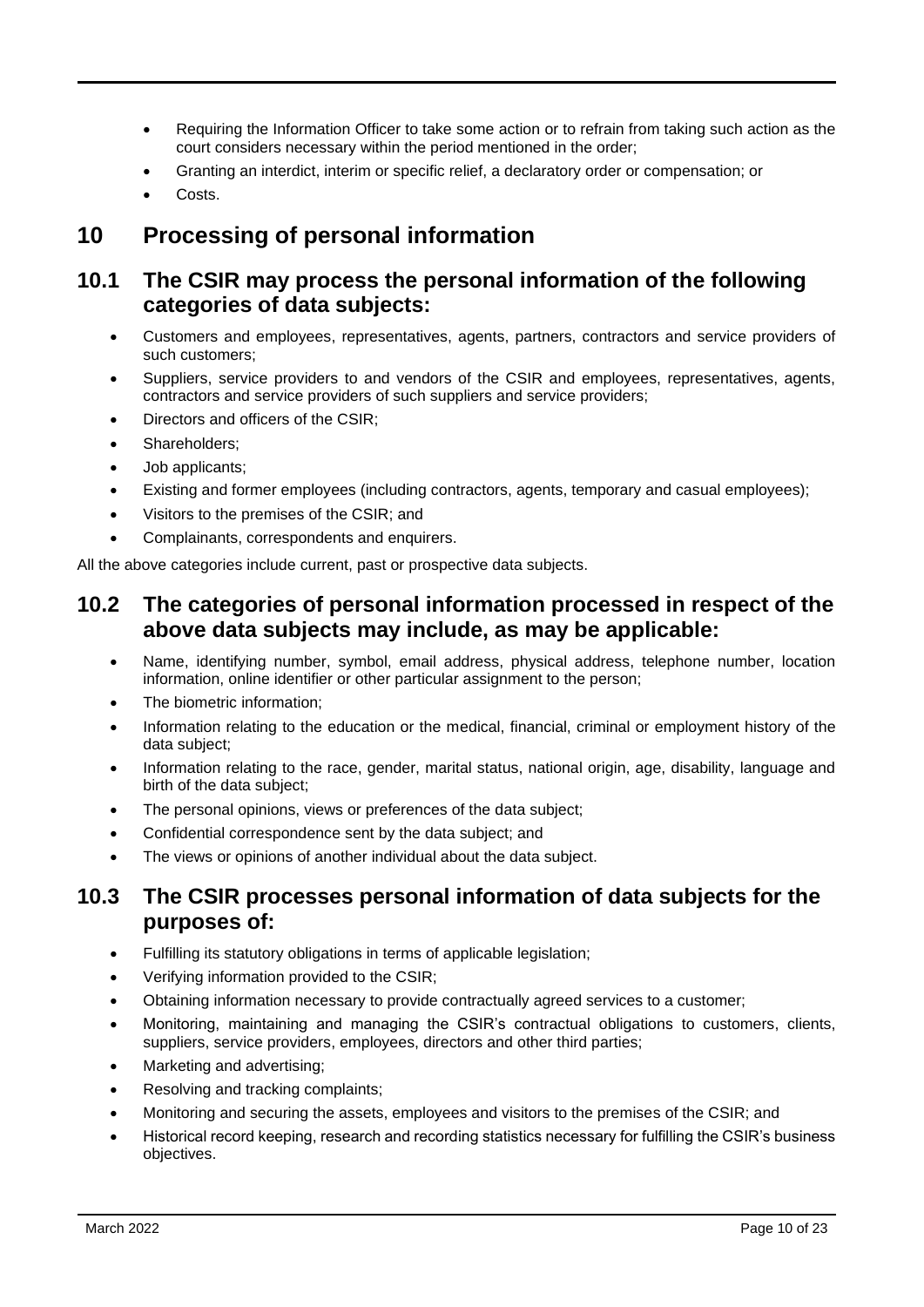## <span id="page-10-0"></span>**10.4 Special categories of personal information**

The processing of special personal information is generally prohibited, the CSIR is allowed to process special personal information in the following circumstances:

- The data subject has granted the CSIR consent to process their special personal information;
- The processing is in compliance with a legal obligation;
- The processing is necessary for the purposes of carrying out the obligations and exercising specific rights in the field of employment and security;
- The processing is necessary to protect the vital interests of the data subject or another person where the data subject is physically or legally incapable of consenting;
- The processing is necessary for the purposes of preventative or occupational medicine, for the assessment of the working capacity of employees.

## <span id="page-10-1"></span>**10.5 Special Categories of Personal Information Collected in respect of Employees**

- Race or ethnicity;
- Criminal behaviour;
- Trade union membership;
- Medical records collected at the on-site medical centre, Information about your health, including any medical condition;
- Biometric data; and
- Personal information of children.

### <span id="page-10-2"></span>**10.6 Purposes for which special categories of personal information is collected:**

- Information relating to leave of absence, which may relate to illness, to comply with employment and other laws;
- Information regarding our employees physical or mental health or disability status to assess their fitness to work, to provide for special accommodation and in order to protect health and safety in the workplace;
- Information about race or ethnic origin to comply with legal obligations regarding employment equity;
- Information relating to trade union membership in order to pay union premiums and comply with labour law obligations;
- Information relating to children as part of our staff members beneficiary nomination process in compliance with pension funds, medical aids, etc.
- Information relating to children as part of the CSIR's security access control procedures and health and safety protocols.

### <span id="page-10-3"></span>**10.7 The CSIR may supply personal information to the following categories of recipients, but will do so in full compliance with relevant legislation, e.g., Protection of Personal Information Act and the Constitution of the Republic of South Africa:**

- Regulatory, statutory and government bodies;
- Suppliers, service providers, vendors, agents and representatives of the CSIR;
- Employees of the CSIR;
- Shareholders and other stakeholders;
- Third-party verification agencies and credit bureau;
- Collection agencies; and
- Banks and other financial institutions.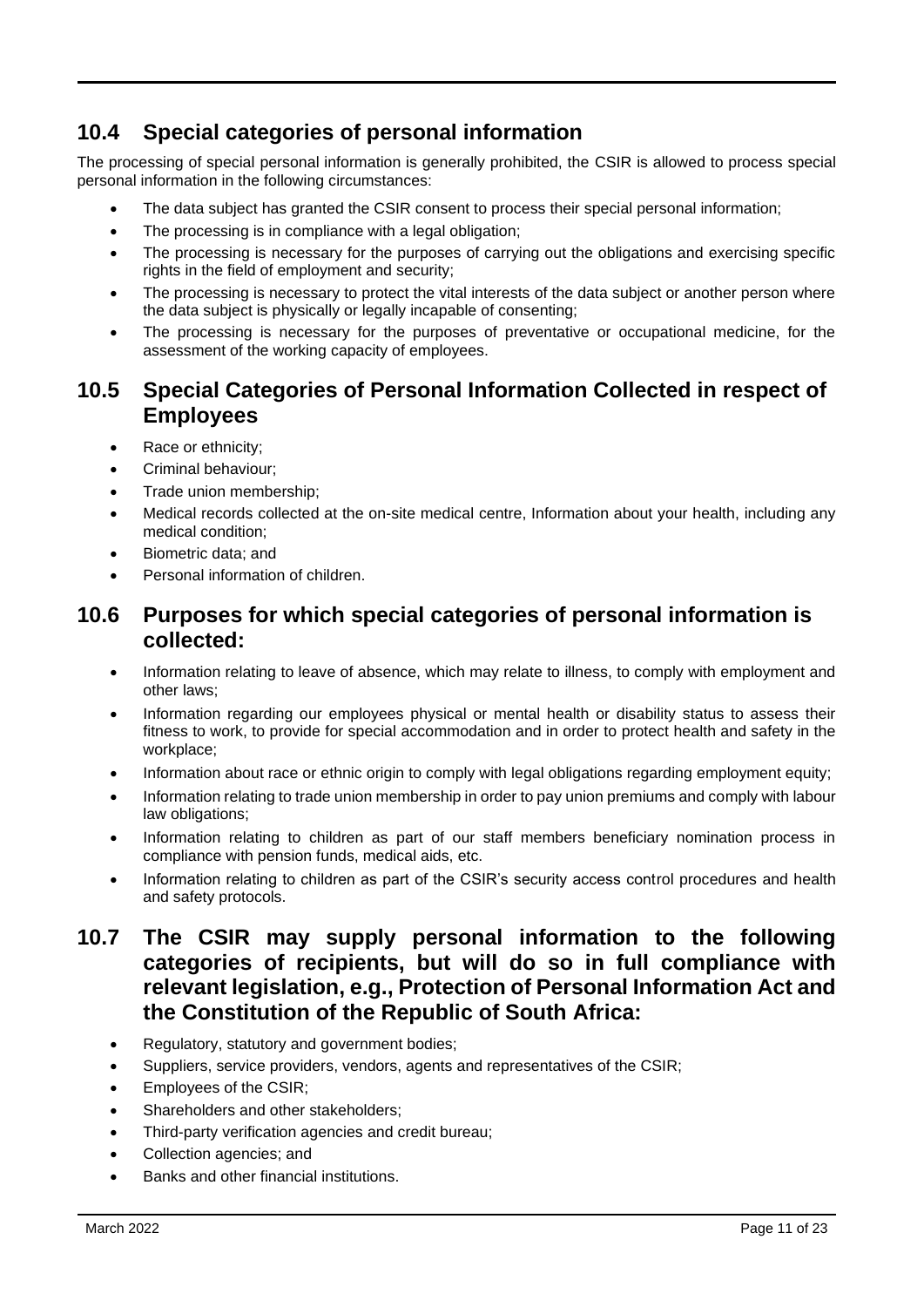### <span id="page-11-0"></span>**10.8 The following applies for planned or prospective trans-border flows of the personal information processed by the CSIR in respect of the above categories of data subjects:**

- Personal information of data subjects may be transferred across borders because the CSIR hosts some of its applications in foreign jurisdictions;
- Current employees and consultants' information may also be transferred trans-border to neighbouring countries, where the CSIR has a physical presence or may be providing services or performing in terms of its contractual obligations;

### <span id="page-11-1"></span>**10.9 Security measures implemented or to be implemented by the CSIR to ensure the confidentiality, integrity and availability of the personal information which may be or is being processed by the CSIR:**

The CSIR continuously establishes and maintains appropriate, reasonable technical and organisational measures to ensure that the integrity of the personal information in its possession or under its control is secure. It further ensures that such information is protected against unauthorised or unlawful processing, accidental loss, destruction or damage, alteration, or access by having regard to the requirements set forth in law, in industry rules and generally accepted information security practices and procedures which apply to the CSIR.

### <span id="page-11-2"></span>**10.10 The CSIR seeks to carry out regular assessments to:**

- Identify all reasonably foreseeable internal and external risks to personal information in its possession and control;
- Verify that safeguards are effectively implemented to secure personal information; and
- Where applicable, the CSIR updates its existing safeguards to maintain the security of the personal information in its possession and control.

### <span id="page-11-3"></span>**10.11 Retention periods for personal information:**

In terms of the Protection of Personal Information Act, the CSIR is required to keep your personal data for no longer than is necessary for the purposes for which it is processed. After your Personal Data is no longer necessary for the purposes for which it was processed, it will be archived for the required retention period as contained in the CSIR's Records Management Policy and File Plan. Once the retention period has expired, the personal information will be irreversibly destroyed. Any personal information submitted to the CSIR for marketing, subscription or service update notifications will be kept by the CSIR until such time that you notify us that you no longer wish to receive this information.

## <span id="page-11-4"></span>**10.12 Breach and security incidents:**

The CSIR implements and tests breach and security incident management procedures regulating how breach and security incidents should be handled. The procedures stipulates who is responsible for managing the breach and security incident, the measures which should be taken to prevent and minimize the occurrence of the incident, how the incident should be reported and who should be notified in the event of an incident. Incidents affecting the security of personal information must be reported to the Information Regulator (South Africa) in accordance with the requirements of the Protection of Personal Information Act.

### <span id="page-11-5"></span>**10.13 Access requests**

To facilitate a timely response to requests for access, all requesters should take note of the following when completing the Access Request Form:

• The Request for Access to Record of Public Body Form, attached as Form A hereto, must be completed;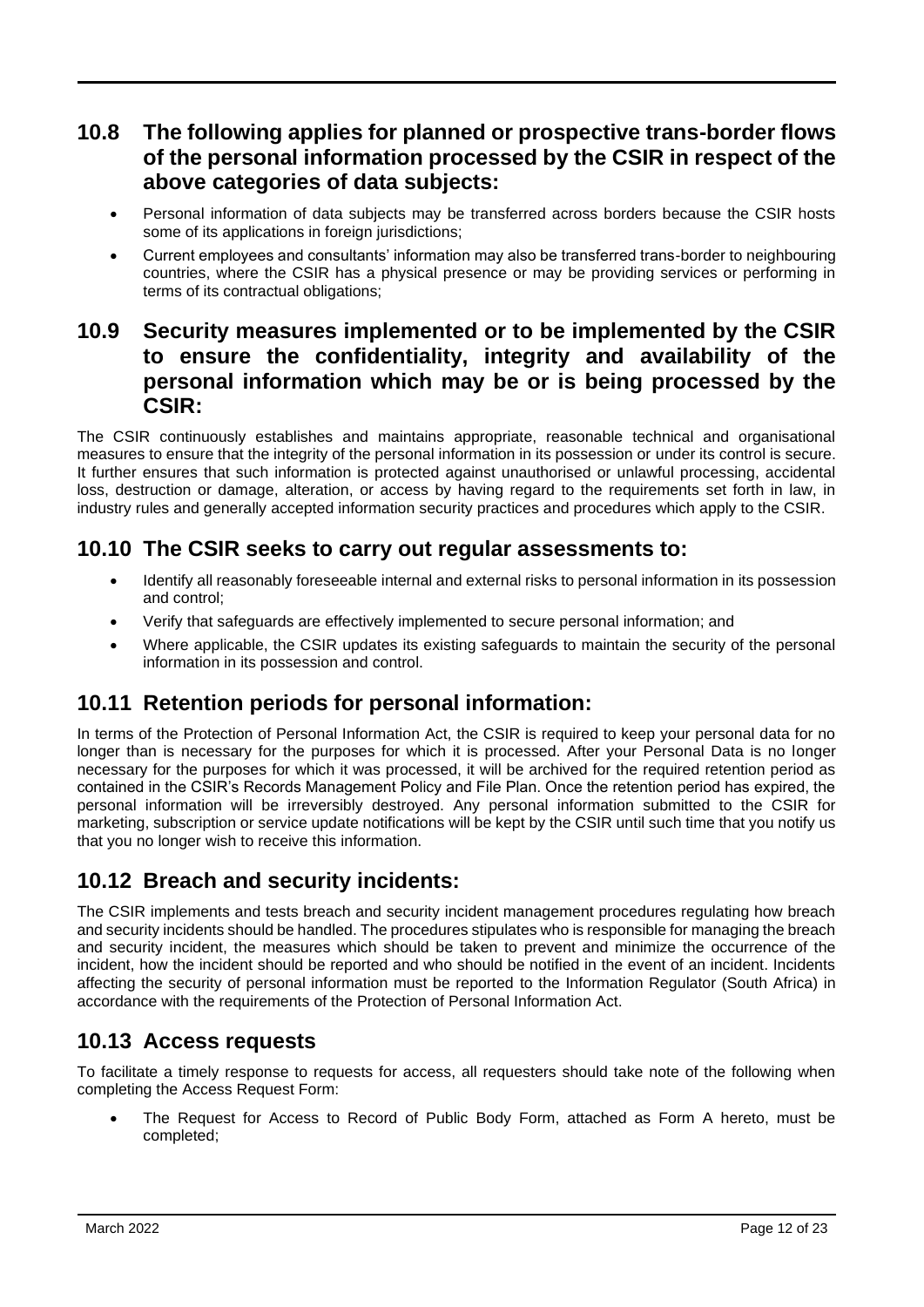- Proof of identity is required to authenticate the identity of the requester. In addition to Form A, requesters will be required to supply a certified copy of their bar-coded identification document or a valid passport document;
- Type or print in BLOCK LETTERS an answer to every question;
- If a question does not apply, state "N/A" in response to that question;
- If there is nothing to disclose in reply to a particular question state "NIL" in response to that question;
- When the use of an additional folio is required, precede each answer with the applicable title; and
- Please note that the successful completion and submission of Form A does not automatically allow the requester access to the requested record. An application for access to a record is subject to certain limitations if the requested record falls within a certain category as specified within Part 2 Chapter 4 of the Act. If it is reasonably suspected that the requester has obtained access to records through the submission of materially false or misleading information, legal proceedings may be instituted against such requester.

### <span id="page-12-0"></span>**10.14 Submission of Access Request Form**

- The completed Access Request Form together with a certified copy of the requester's identity document must be submitted either via conventional mail or e-mail and must be addressed to the contact person as indicated in [3](#page-5-0) above;
- The request fee as detailed in [6.3](#page-8-0) above is payable on submission of the request; and
- There is no fee applicable to Personal Requesters, referring to any person seeking access to records that contain their personal information.

### <span id="page-12-1"></span>**10.15 Notification**

- The Information Officer will, within 30 (thirty) days of receipt of the request, decide whether to grant or decline the request and give notice with reasons (if required) to that effect.
- This 30 (thirty) day period may be extended for a further period of not more than 30 (thirty) days, if the request is for a large volume of information, or the request requires a search for information held at other offices of one or more of the companies and the information cannot reasonably be obtained within the original 30 (thirty) day period. The requester will be notified in writing should an extension be sought.

## <span id="page-12-2"></span>**10.16 Grounds for refusal of access to records (Part 2, Chapter 4)**

The main grounds for refusal of a request for information are:

- "Mandatory protection of privacy of a third party who is a natural person", Section 34;
- "Mandatory protection of the commercial information of a third party", Section 36;
- "Mandatory protection of certain confidential information and protection of certain other confidential information of third parties", Section 37;
- "Mandatory protection of the safety of individuals and the protection of property", Section 38;
- "Defence, security and international relations of Republic", Section 41;
- "Economic interest and financial welfare of Republic and commercial activities of public bodies", Section 42;
- "Mandatory protection of research information of third party, and protection of research information of public body", Section 43;
- "Operations of public bodies", Section 44; and
- "Manifestly frivolous or vexatious requests, or substantial and unreasonable diversion of resources", Section 45.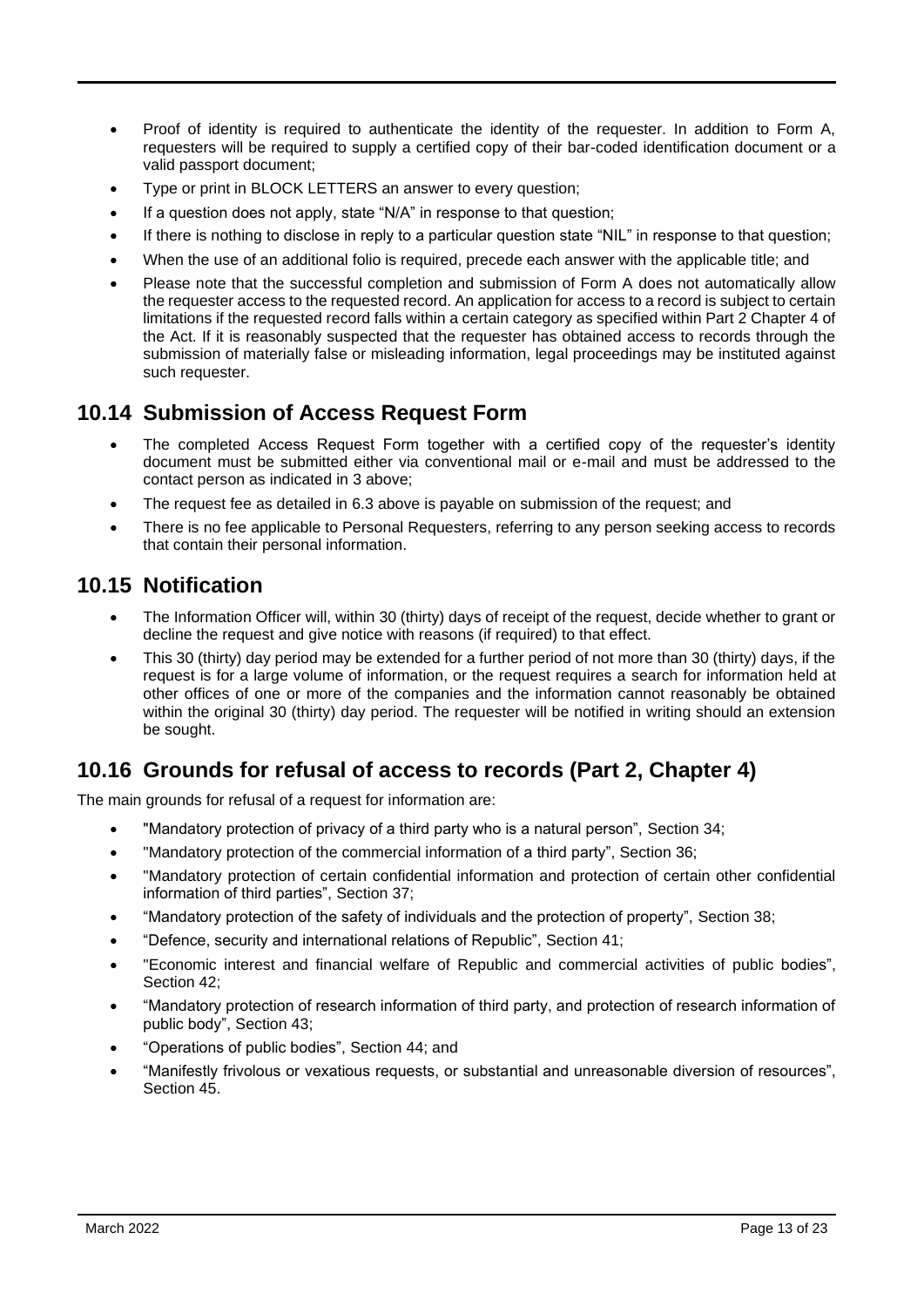## <span id="page-13-0"></span>**10.17 Appeal against refusal to grant access**

If a requester is aggrieved by the refusal of the Information Officer to grant a request for a record, the requester may, within 30 (thirty) days of notification of the Information Officer's decision (or his or her deemed refusal in terms of Section 58 of the Act), apply to court for appropriate relief.

# <span id="page-13-1"></span>**11 Any other information as may be prescribed – Section 14(1)(i)**

There is currently no additional information available from the Minister.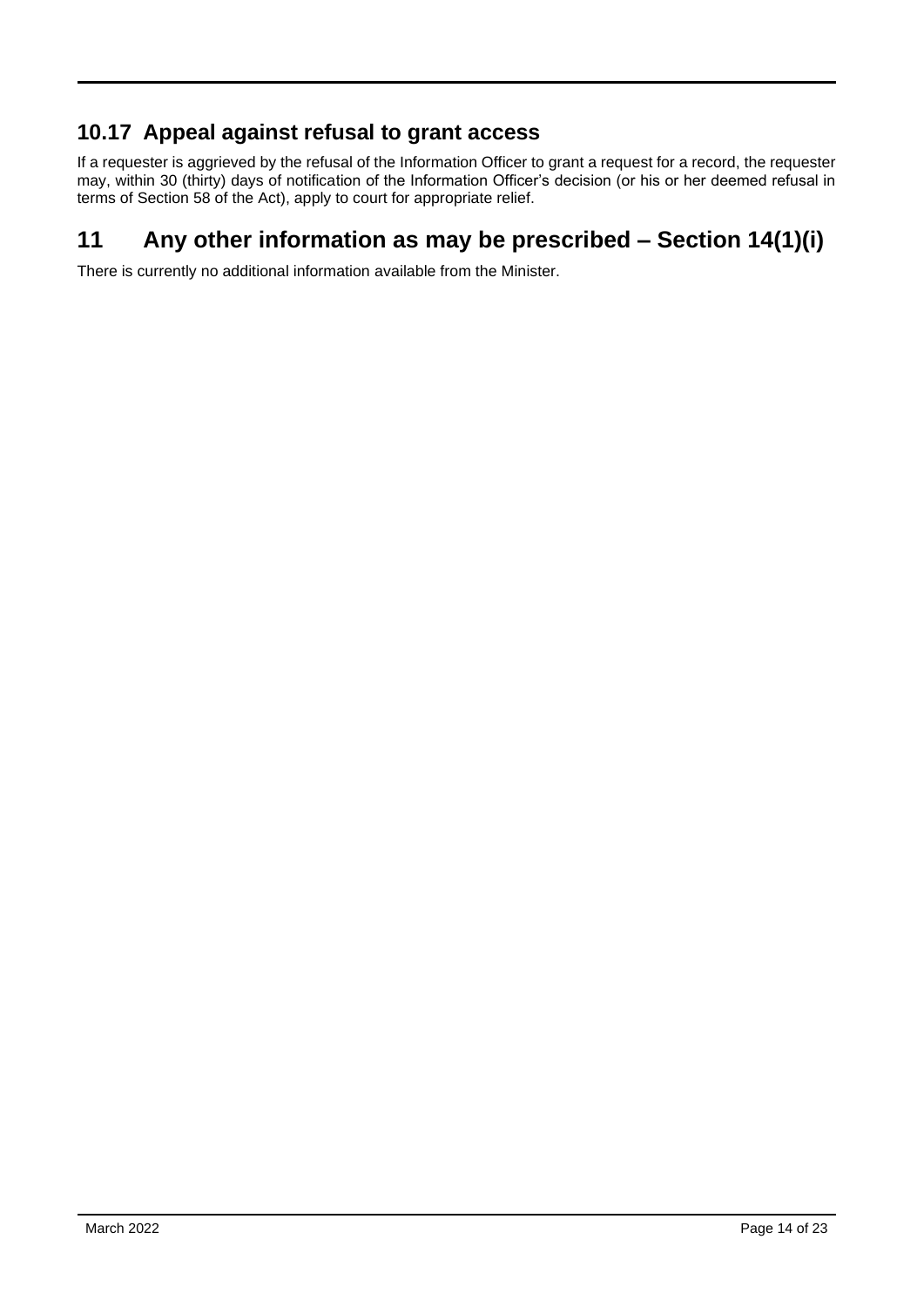# <span id="page-14-0"></span>**Appendix A Fees payable**

In accordance with section 22(7) of the promotion of Access to Information Act as determined by the Minister:

- Copy per A4 page =  $R0.60$  (60 cents)
- Printing per A4 page = R0.40 (40 cents)
- Copy on a  $CD = R40.00$
- Transcription of visual images per A4 page = R22.00
- Copy of a visual image  $=$  R60.00
- Transcription of an audio recording per A4 page = R12.00
- Copy of an audio recording  $= R17.00$
- Search and preparation of the record for disclosure = R15.00 per hour or part thereof, excluding the first hour, reasonably required for the search and preparation.
- Actual postage fee.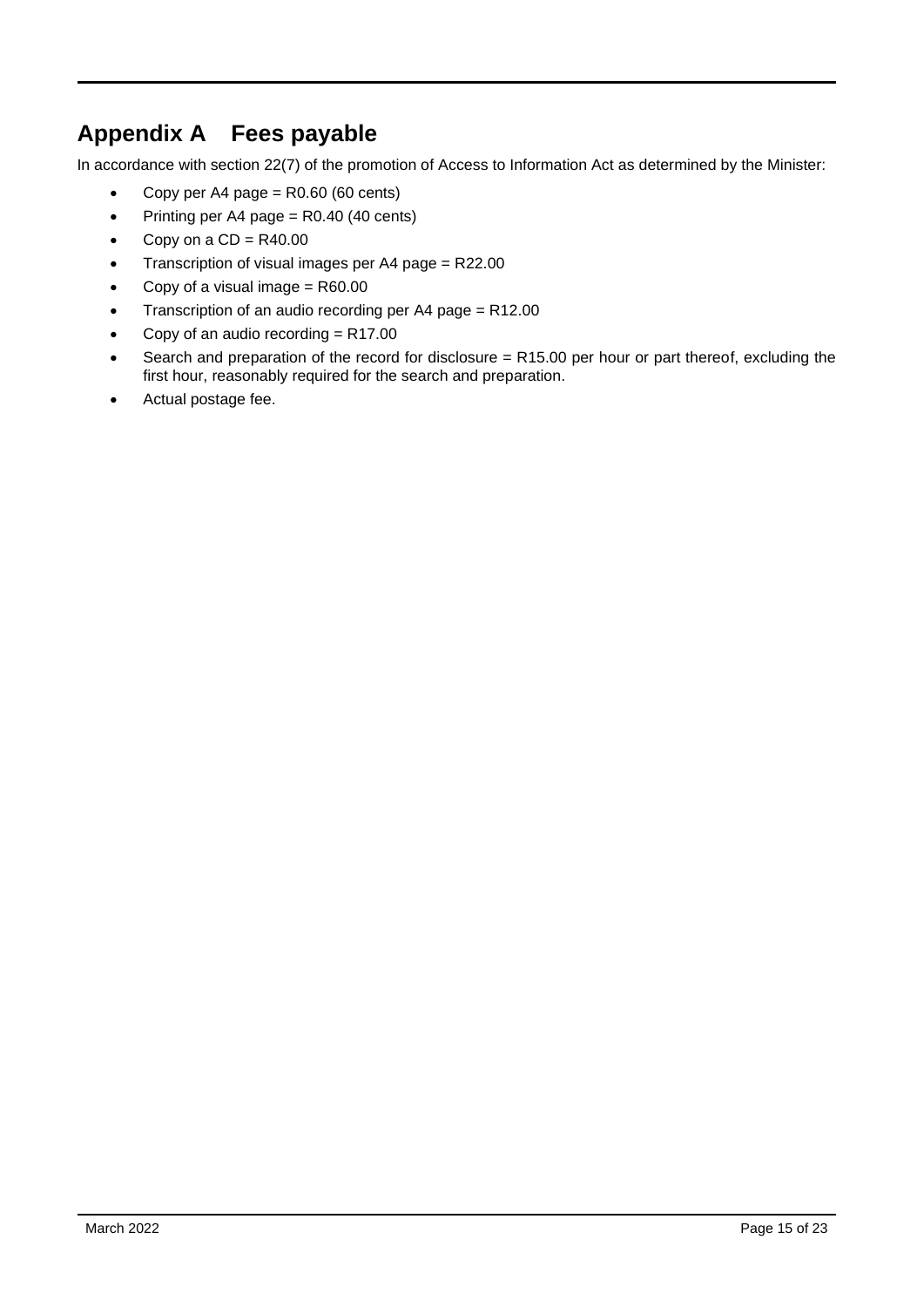# <span id="page-15-0"></span>**Appendix B FORM A**



J750

#### **REPUBLIC OF SOUTH AFRICA**

#### **FORM A REQUEST FOR ACCESS TO RECORD OF PUBLIC BODY (Section 18(1) of the Promotion of Access to Information Act, 2000 (Act 2 of 2000)) [Regulation 6]**

| <b>FOR DEPARTMENTAL USE</b>                                 |  |  |  |  |
|-------------------------------------------------------------|--|--|--|--|
|                                                             |  |  |  |  |
|                                                             |  |  |  |  |
|                                                             |  |  |  |  |
|                                                             |  |  |  |  |
| Request fee (if any):                                       |  |  |  |  |
| Deposit (if any):                                           |  |  |  |  |
| Access fee:                                                 |  |  |  |  |
|                                                             |  |  |  |  |
|                                                             |  |  |  |  |
|                                                             |  |  |  |  |
| SIGNATURE OF INFORMATION OFFICER/DEPUTY INFORMATION OFFICER |  |  |  |  |

#### **A. Particulars of public body**

The Information Officer/Deputy Information Officer

#### **B. Particulars of person requesting access to the record**

| (a)<br>The particulars of the person who requests access to the record must be given below.<br>The address and/or fax number in the Republic to which the information is to be sent, must be given.<br>(b)<br>Proof of the capacity in which the request is made, if applicable, must be attached<br>(c) |  |  |  |  |          |     |         |  |                    |
|----------------------------------------------------------------------------------------------------------------------------------------------------------------------------------------------------------------------------------------------------------------------------------------------------------|--|--|--|--|----------|-----|---------|--|--------------------|
| Full<br>and<br>names                                                                                                                                                                                                                                                                                     |  |  |  |  | surname: |     |         |  |                    |
| Identity number:                                                                                                                                                                                                                                                                                         |  |  |  |  |          |     |         |  |                    |
| Postal address:                                                                                                                                                                                                                                                                                          |  |  |  |  |          |     |         |  |                    |
| Telephone number:                                                                                                                                                                                                                                                                                        |  |  |  |  |          | Fax | number: |  | $(\ldots, \ldots)$ |
| Email address:                                                                                                                                                                                                                                                                                           |  |  |  |  |          |     |         |  |                    |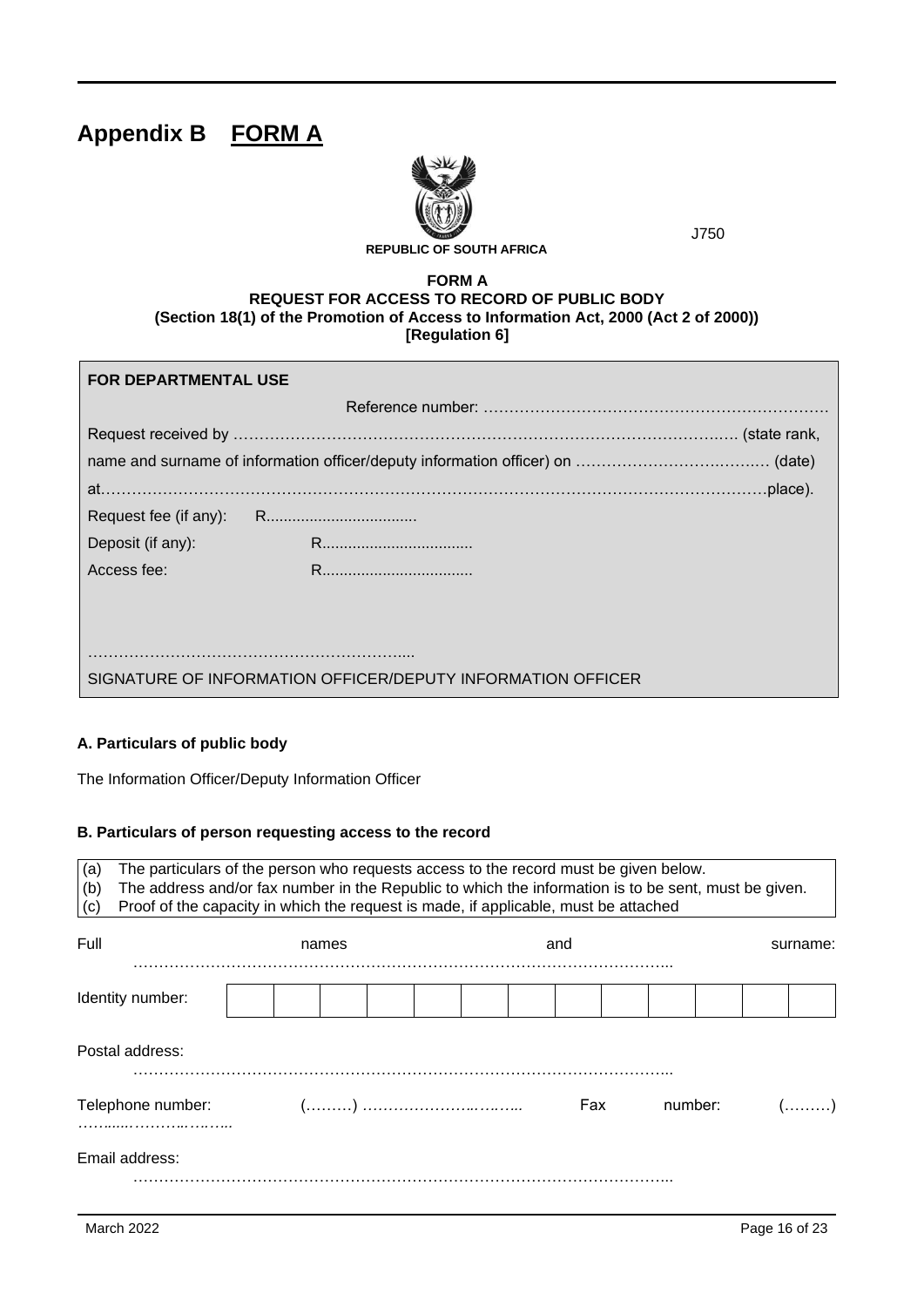Capacity in which request is made, when made on behalf of another person:

………………………………………………………………...…………………………………………………………...

#### **C. Particulars of person on whose behalf request is made**

| This section must be completed ONLY if a request for information is made on behalf of another person. |                                                                                                                                                                                                                                                                                                                                   |  |       |  |  |  |     |  |  |          |
|-------------------------------------------------------------------------------------------------------|-----------------------------------------------------------------------------------------------------------------------------------------------------------------------------------------------------------------------------------------------------------------------------------------------------------------------------------|--|-------|--|--|--|-----|--|--|----------|
| Full                                                                                                  |                                                                                                                                                                                                                                                                                                                                   |  | names |  |  |  | and |  |  | surname: |
| Identity number:                                                                                      |                                                                                                                                                                                                                                                                                                                                   |  |       |  |  |  |     |  |  |          |
| D. Particulars of record                                                                              |                                                                                                                                                                                                                                                                                                                                   |  |       |  |  |  |     |  |  |          |
| (a)<br>(b)                                                                                            | Provide full particulars of the record to which access is requested, including the reference number if that<br>is known to you, to enable the record to be located.<br>If the provided space is inadequate, please continue on a separate folio and attach it to this form. The<br>requester must sign all the additional folios. |  |       |  |  |  |     |  |  |          |
| 1. Description of record or relevant part of the record:                                              |                                                                                                                                                                                                                                                                                                                                   |  |       |  |  |  |     |  |  |          |
|                                                                                                       |                                                                                                                                                                                                                                                                                                                                   |  |       |  |  |  |     |  |  |          |
|                                                                                                       |                                                                                                                                                                                                                                                                                                                                   |  |       |  |  |  |     |  |  |          |
| Reference number, if available:                                                                       |                                                                                                                                                                                                                                                                                                                                   |  |       |  |  |  |     |  |  |          |
|                                                                                                       |                                                                                                                                                                                                                                                                                                                                   |  |       |  |  |  |     |  |  |          |
| Any further particulars of record:                                                                    |                                                                                                                                                                                                                                                                                                                                   |  |       |  |  |  |     |  |  |          |
|                                                                                                       |                                                                                                                                                                                                                                                                                                                                   |  |       |  |  |  |     |  |  |          |
|                                                                                                       |                                                                                                                                                                                                                                                                                                                                   |  |       |  |  |  |     |  |  |          |
|                                                                                                       |                                                                                                                                                                                                                                                                                                                                   |  |       |  |  |  |     |  |  |          |
|                                                                                                       |                                                                                                                                                                                                                                                                                                                                   |  |       |  |  |  |     |  |  |          |

#### **E. Fees**

| (a) A request for access to a record, other than a record containing personal information about yourself, |  |
|-----------------------------------------------------------------------------------------------------------|--|
| will be processed only after a request fee has been paid.                                                 |  |
|                                                                                                           |  |

(b) You will be notified of the amount required to be paid as the request fee.

(c) The **fee payable for access** to a record depends on the form in which access is required and the reasonable time required to search for and prepare a record.

(d) If you qualify for exemption of the payment of any fee, please state the reason for exemption.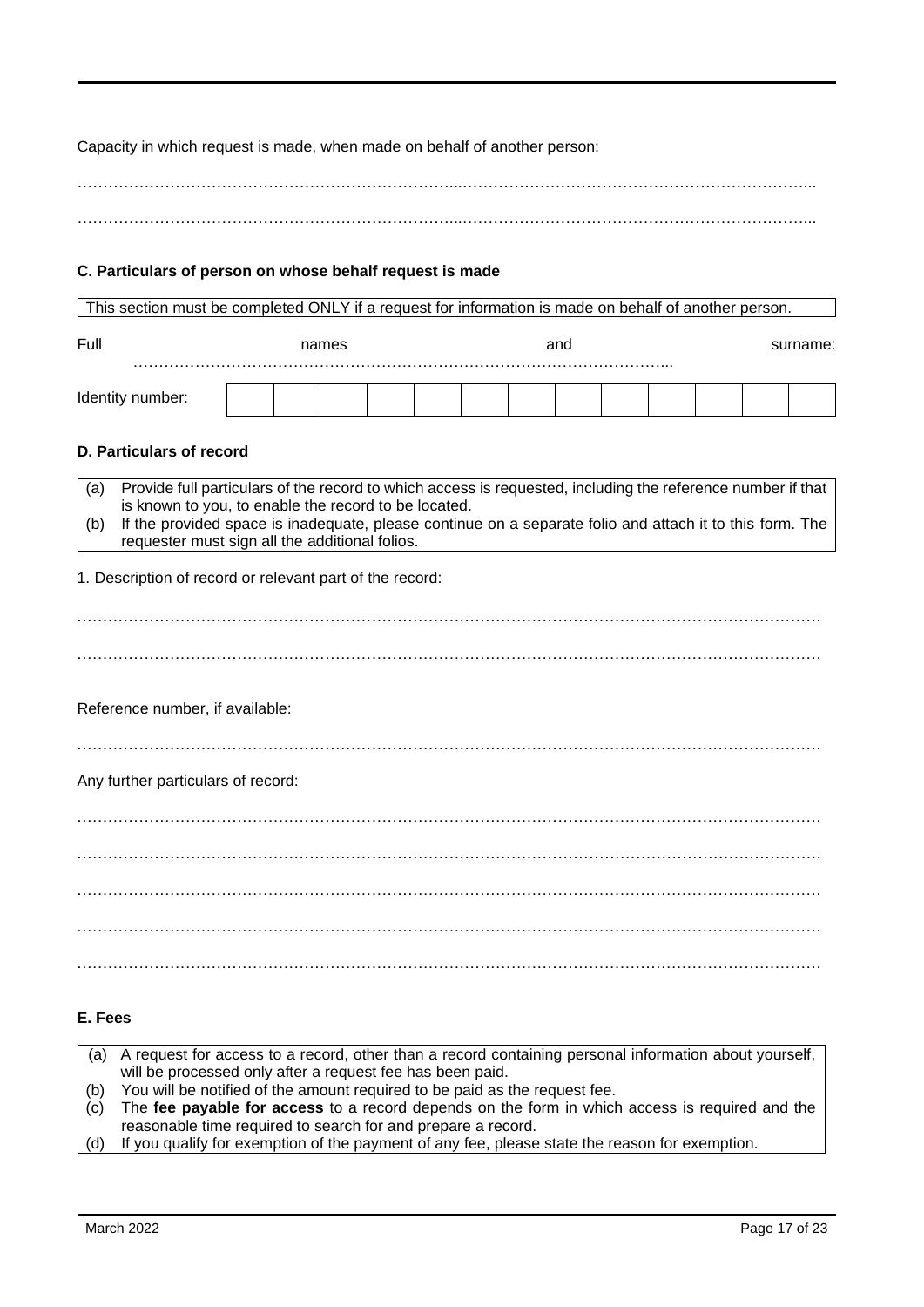Reason for exemption from payment of fees:

#### **F. Form of access to record**

If you are prevented by a disability to read, view or listen to the record in the form of access provided for in 1 to 4 below, state your disability and indicate in which form the record is required.

Disability: **Form in which record is required:** Form in which record is required:

Mark the appropriate box with an X.

NOTES:

- (a) Compliance with your request for access in the specified form may depend on the form in which the record is available.
- (b) Access in the form requested may be refused in certain circumstances. In such a case you will be informed if access will be granted in another form.
- (c) The fee payable for access to the record, if any, will be determined partly by the form in which access is requested.

| 1. If the record is in written or printed form:                                                                                                      |                                                                  |                                 |  |  |  |  |
|------------------------------------------------------------------------------------------------------------------------------------------------------|------------------------------------------------------------------|---------------------------------|--|--|--|--|
| copy of record*                                                                                                                                      | inspection of record                                             |                                 |  |  |  |  |
| 2. If record consists of visual images -<br>(this includes photographs, slides, video recordings, computer-generated images, sketches, etc.):        |                                                                  |                                 |  |  |  |  |
| view the images                                                                                                                                      | copy of the images*                                              | transcription of the<br>images* |  |  |  |  |
| 3. If record consists of recorded words or information which can be reproduced in sound:                                                             |                                                                  |                                 |  |  |  |  |
| listen to the soundtrack<br>(audio cassette)                                                                                                         | transcription of soundtrack*<br>(written or printed<br>document) |                                 |  |  |  |  |
| 4. If record is held on computer or in an electronic or machine-readable form:                                                                       |                                                                  |                                 |  |  |  |  |
| printed copy of record*<br>printed copy of information<br>copy in computer<br>derived from the record*<br>readable form*<br>(stiffy or compact disc) |                                                                  |                                 |  |  |  |  |
| <b>YES</b><br>*If you requested a copy or transcription of a record (above), do you wish the<br>ΝO                                                   |                                                                  |                                 |  |  |  |  |

| copy or transcription to be posted to you? Postage is payable.                                                                                  |  |  |  |
|-------------------------------------------------------------------------------------------------------------------------------------------------|--|--|--|
| Note that if the record is not available in the language you prefer, access may be granted in the language in<br>which the record is available. |  |  |  |
| .                                                                                                                                               |  |  |  |

In which language would you prefer the record?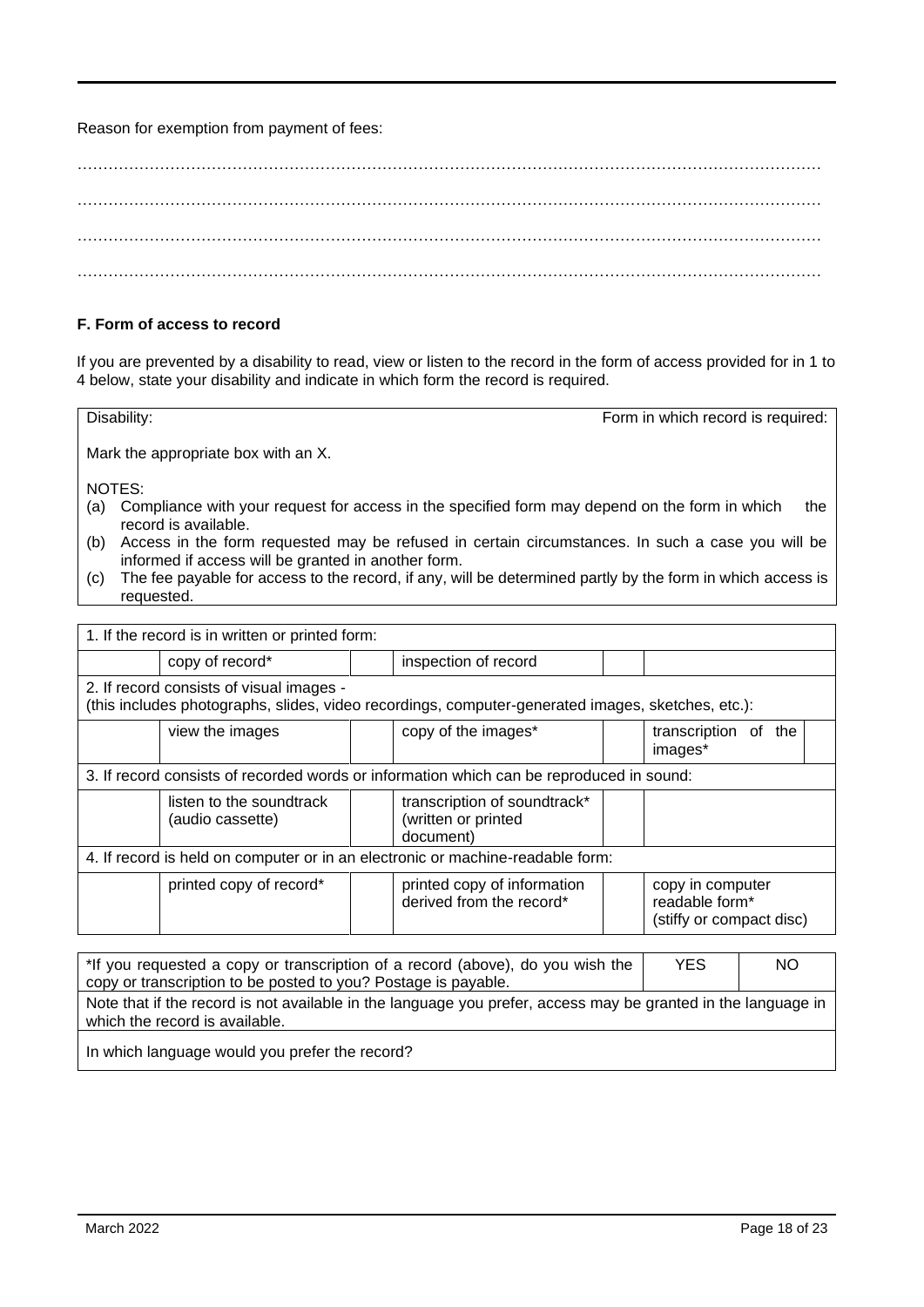#### **G. Notice of decision regarding request for access**

You will be notified in writing whether your request has been approved / denied. If you wish to be informed in another manner, please specify the manner and provide the necessary particulars to enable compliance with your request.

How would you prefer to be informed of the decision regarding your request for access to the record?

………………………………………………………………………………………………………………………………

Signed at ……………………………………… this day ..……… of……………...……………… year ……………..

…..…………………………………………………………. SIGNATURE OF REQUESTER / PERSON ON WHOSE BEHALF REQUEST IS MADE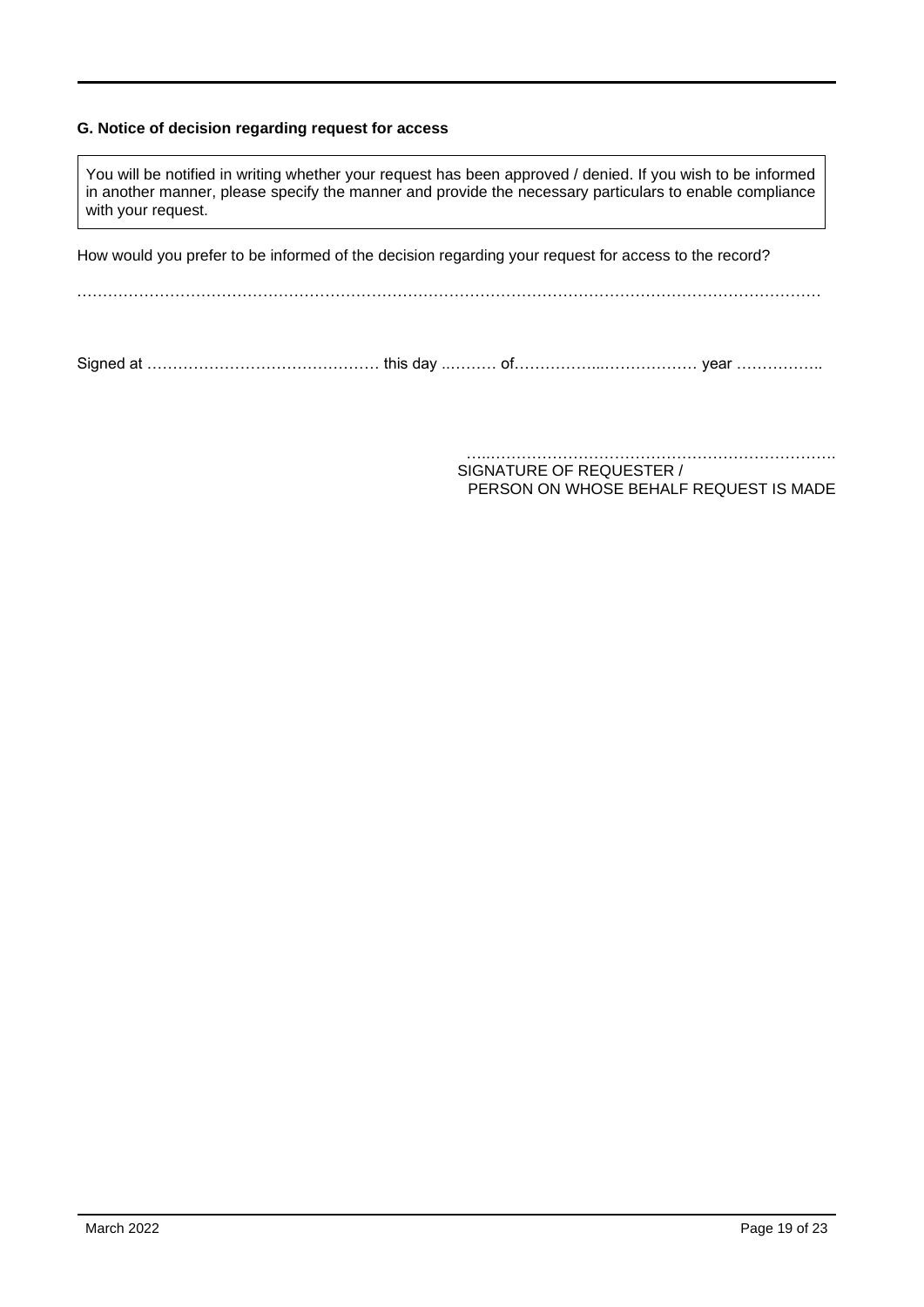# <span id="page-19-0"></span>**Appendix C FORM 1**

#### **OBJECTION TO THE PROCESSING OF PERSONAL INFORMATION IN TERMS OF SECTION 11(3) OF THE PROTECTION OF PERSONAL INFORMATION ACT, 2013 (ACT 4 OF 2013)**

#### **REGULATIONS RELATING TO THE PROTECTION OF PERSONAL INFORMATION, 2018 (Regulation 2)**

#### Note:

- 1. Affidavits or other documentary evidence as applicable in support of the objection may be attached.<br>2. If the space provided for in this Form is inadequate, submit information as an Annexure to this Form a
- If the space provided for in this Form is inadequate, submit information as an Annexure to this Form and sign each page.
- 3. Complete as applicable.

| A                                | <b>DETAILS OF DATA SUBJECT</b>                                                                                   |
|----------------------------------|------------------------------------------------------------------------------------------------------------------|
| Name(s)<br>and                   |                                                                                                                  |
| surname<br>$\prime$              |                                                                                                                  |
| registered<br>name               |                                                                                                                  |
| of data subject:                 |                                                                                                                  |
| Unique Identifier /              |                                                                                                                  |
| <b>Identity Number:</b>          |                                                                                                                  |
| Residential,                     |                                                                                                                  |
| postal or business               |                                                                                                                  |
| address:                         |                                                                                                                  |
|                                  | Code:                                                                                                            |
| <b>Contact Numbers:</b>          |                                                                                                                  |
| Fax Number                       |                                                                                                                  |
| Email address:                   |                                                                                                                  |
| в                                | <b>DETAILS OF RESPONSIBLE PARTY</b>                                                                              |
| Name(s)<br>and                   |                                                                                                                  |
| surname<br>$\prime$              |                                                                                                                  |
| Registered Name                  |                                                                                                                  |
| Responsible<br>of                |                                                                                                                  |
| Party:                           |                                                                                                                  |
| Residential,                     |                                                                                                                  |
| postal or business               |                                                                                                                  |
| address:                         |                                                                                                                  |
|                                  | Code:                                                                                                            |
| <b>Contact Numbers:</b>          |                                                                                                                  |
| Fax<br><b>Number</b><br>$\prime$ |                                                                                                                  |
| Email address:                   |                                                                                                                  |
| С                                | REASONS FOR OBJECTION IN TERMS OF SECTION 11(1)(d) TO<br>(f) (Please provide detailed reasons for the objection) |
|                                  |                                                                                                                  |
|                                  |                                                                                                                  |
|                                  |                                                                                                                  |
|                                  |                                                                                                                  |
|                                  |                                                                                                                  |
|                                  |                                                                                                                  |
|                                  |                                                                                                                  |
|                                  |                                                                                                                  |
|                                  |                                                                                                                  |
|                                  |                                                                                                                  |
|                                  |                                                                                                                  |
|                                  |                                                                                                                  |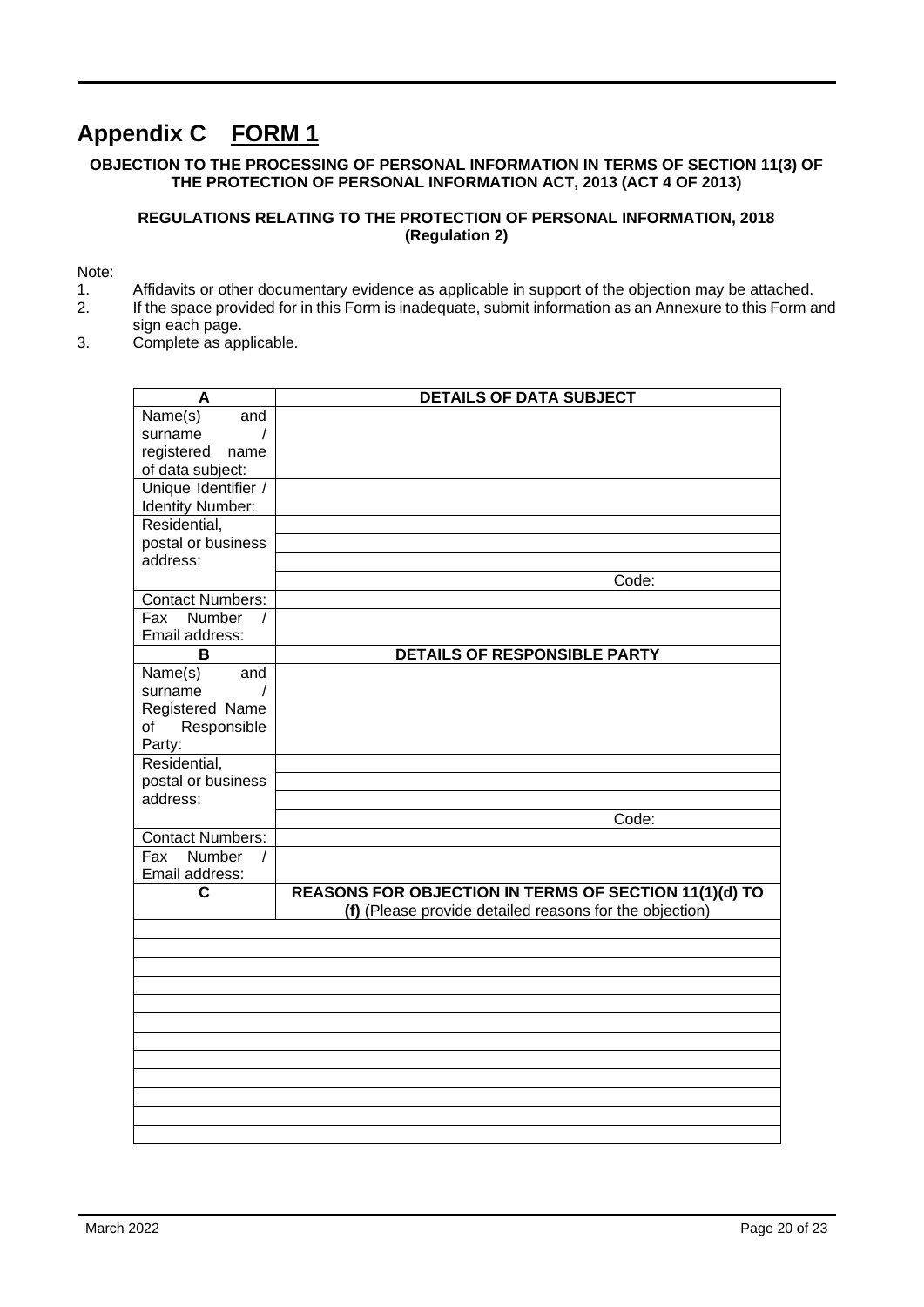| ⌒<br>.<br>510<br>- |  |  |
|--------------------|--|--|
|                    |  |  |

\_\_\_\_\_\_\_\_\_\_\_\_\_\_\_\_\_\_\_\_\_\_\_\_\_\_\_\_\_\_\_\_\_\_\_\_ Signature of Data Subject/Designated Person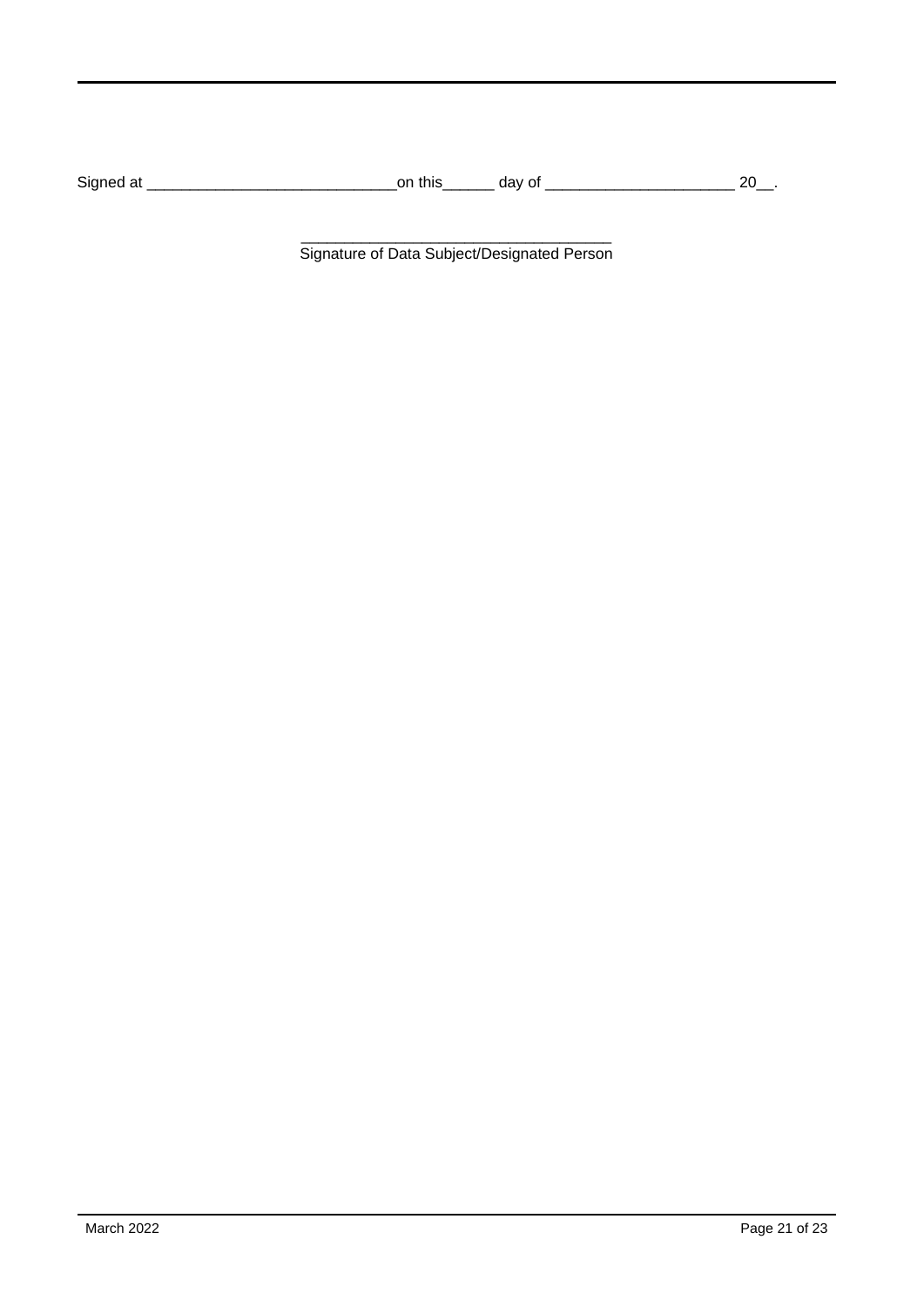# <span id="page-21-0"></span>**Appendix D FORM 2**

#### **REQUEST FOR CORRECTION OR DELETION OF PERSONAL INFORMATION OR DESTROYING OR DELETION OF RECORD OF PERSONAL INFORMATION IN TERMS OF SECTION 24(1) OF THE PROTECTION OF PERSONAL INFORMATION ACT, 2013 (ACT 4 OF 2013)**

#### **REGULATIONS RELATING TO THE PROTECTION OF PERSONAL INFORMATION, 2018 (Regulation 3)**

Note:

- 1. Affidavits or other documentary evidence as applicable in support of the objection may be attached.
- 2. If the space provided for in this Form is inadequate, submit information as an Annexure to this Form and sign each page.
- 3. Complete as applicable.

Mark the appropriate box with an "x".

#### **Request for:**

| Correction or deletion of the personal information about the data subject which is in |
|---------------------------------------------------------------------------------------|
| possession or under the control of the responsible party.                             |
| Destroying or deletion of a record of personal information about the data subject     |
| which is in the possession or under the control of the responsible party and who is   |
| no longer authorised to retain the record of information.                             |

| A                                  | <b>DETAILS OF DATA SUBJECT</b>                              |  |  |
|------------------------------------|-------------------------------------------------------------|--|--|
| Name(s)<br>and                     |                                                             |  |  |
| surname                            |                                                             |  |  |
| registered<br>name                 |                                                             |  |  |
| of data subject:                   |                                                             |  |  |
| Unique Identifier /                |                                                             |  |  |
| <b>Identity Number:</b>            |                                                             |  |  |
| Residential,                       |                                                             |  |  |
| postal or business                 |                                                             |  |  |
| address:                           |                                                             |  |  |
|                                    | Code:                                                       |  |  |
| <b>Contact Numbers:</b>            |                                                             |  |  |
| Fax Number                         |                                                             |  |  |
| Email address:                     |                                                             |  |  |
| B                                  | DETAILS OF RESPONSIBLE PARTY                                |  |  |
| Name(s)<br>and                     |                                                             |  |  |
| surname                            |                                                             |  |  |
| Registered Name                    |                                                             |  |  |
| Responsible<br>of                  |                                                             |  |  |
| Party:                             |                                                             |  |  |
| Residential,<br>postal or business |                                                             |  |  |
| address:                           |                                                             |  |  |
|                                    | Code:                                                       |  |  |
| <b>Contact Numbers:</b>            |                                                             |  |  |
| Fax Number                         |                                                             |  |  |
| Email address:                     |                                                             |  |  |
| C                                  | <b>INFORMATION TO BE CORRECTED / DELETED / DESTRUCTED /</b> |  |  |
|                                    | <b>DESTROYED</b>                                            |  |  |
|                                    |                                                             |  |  |
|                                    |                                                             |  |  |
|                                    |                                                             |  |  |
|                                    |                                                             |  |  |